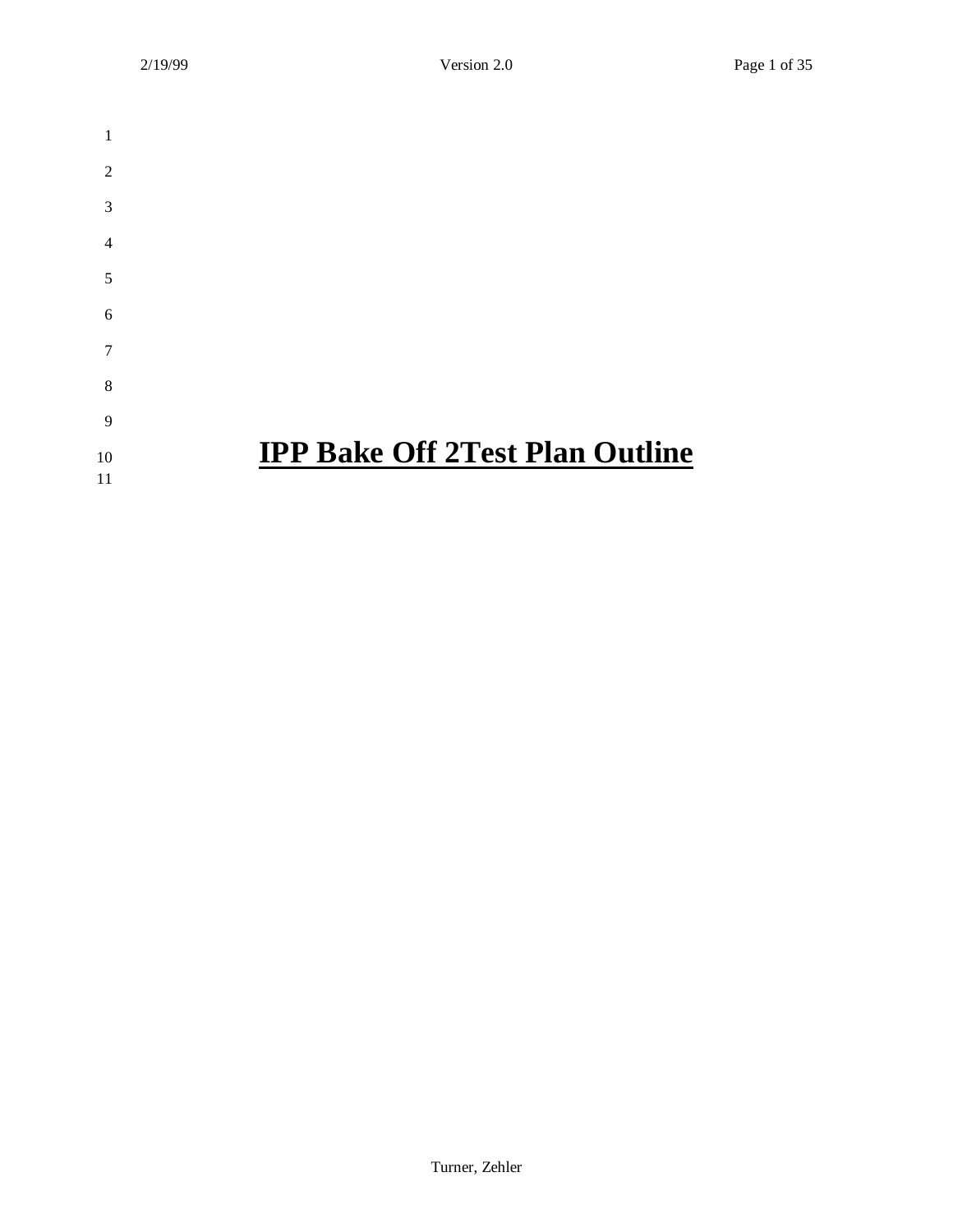#### $12\,$

# **Table of Contents**

| 13       | 1             |        |  |
|----------|---------------|--------|--|
| 14       | 1.1           |        |  |
| 15       | 1.2           |        |  |
| 16       | 1.3           |        |  |
| 17       |               | 1.3.1  |  |
| 18       |               | 1.3.2  |  |
| 19       |               | 1.3.3  |  |
| 20       |               | 1.3.4  |  |
| 21       | $\mathbf{2}$  |        |  |
| 22       | 2.1           |        |  |
| 23       |               | 2.1.1  |  |
| 24       |               | 2.1.2  |  |
| 25       |               | 2.1.3  |  |
| 26       | 2.2           |        |  |
| 27       |               | 2.2.1  |  |
| 28       |               | 2.2.2  |  |
| 29       | 2.3           |        |  |
| 30       | 2.4           |        |  |
| 31       |               | 2.4.1  |  |
| 32       |               | 2.4.2  |  |
| 33       |               | 2.4.3  |  |
| 34       | $2.5^{\circ}$ |        |  |
| 35       |               | 2.5.1  |  |
| 36       |               | 2.5.2  |  |
| 37       |               | 2.5.3  |  |
| 38       | 2.6           |        |  |
| 39       |               | 2.6.1  |  |
| 40       |               | 2.6.2  |  |
| 41       |               | 2.6.3  |  |
| 42       |               | 2.6.4  |  |
| 43       |               | 2.6.5  |  |
| 44       |               | 2.6.6  |  |
| 45       | 2.7           |        |  |
| 46       |               | 2.7.1  |  |
| 47       | 2.8           |        |  |
| 48       |               | 2.8.1  |  |
| 49       |               | 2.8.2  |  |
| 50       |               | 2.8.3  |  |
| 51       |               | 2.8.4  |  |
| 52       | 2.9           |        |  |
| 53       |               | 2.9.1  |  |
| 54       |               | 2.9.2  |  |
| 55       |               | 2.9.3  |  |
| 56       |               | 2.9.4  |  |
| 57       | 2.10          |        |  |
| 58       |               | 2.10.1 |  |
| 59       |               | 2.10.2 |  |
| 60       |               | 2.10.3 |  |
|          |               | 2.10.4 |  |
| 61       |               | 2.10.5 |  |
| 62<br>63 |               | 2.10.6 |  |
|          |               |        |  |
| 64       | 2.11          |        |  |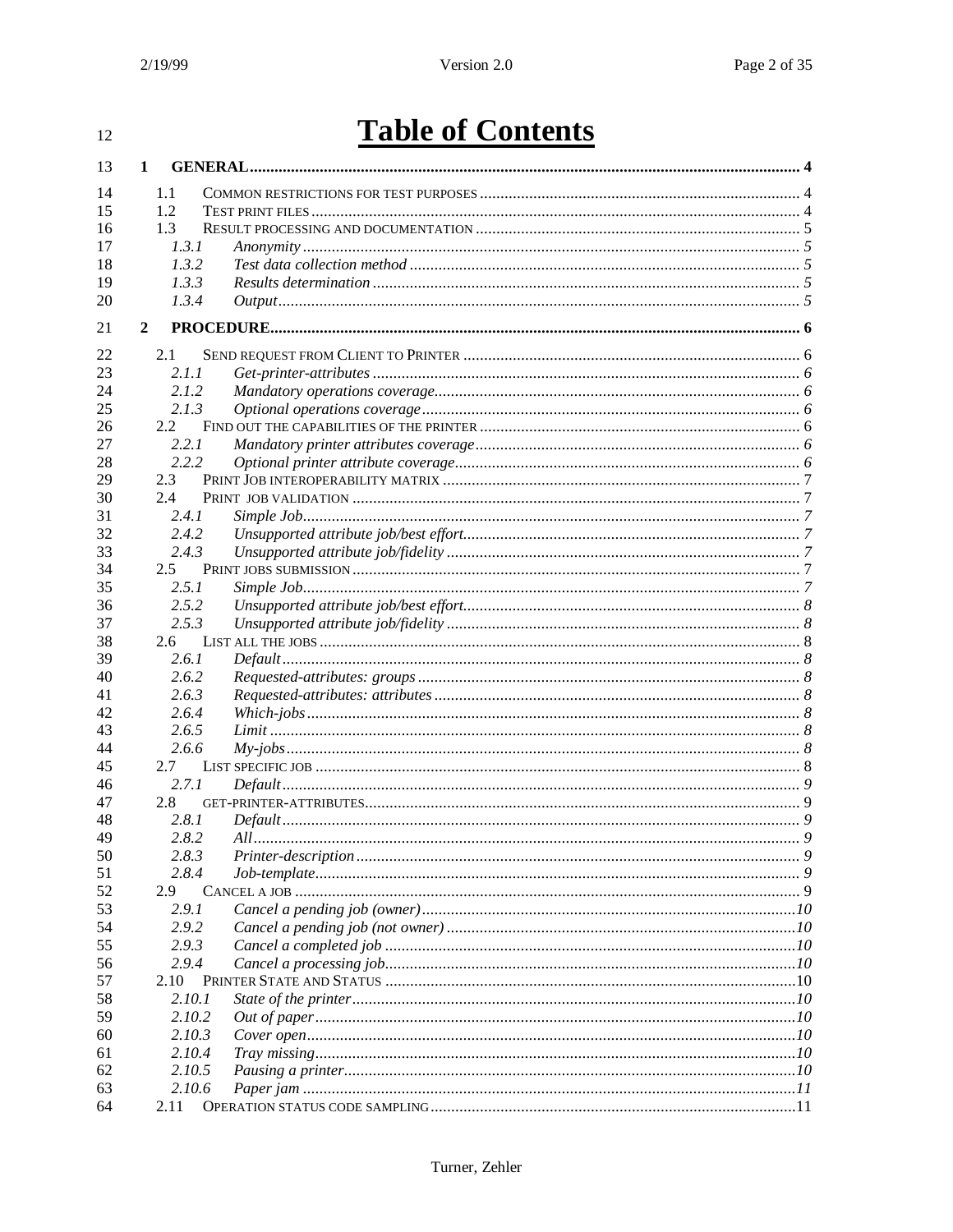| 65  | 2.11.1 |                                                                              |  |
|-----|--------|------------------------------------------------------------------------------|--|
| 66  | 2.11.2 |                                                                              |  |
| 67  | 2.11.3 |                                                                              |  |
| 68  | 2.11.4 |                                                                              |  |
| 69  | 2.11.5 |                                                                              |  |
| 70  | 2.11.6 |                                                                              |  |
| 71  | 2.11.7 |                                                                              |  |
| 72  | 2.11.8 |                                                                              |  |
| 73  | 2.11.9 |                                                                              |  |
| 74  |        | 2.11.10                                                                      |  |
| 75  | 2.12   |                                                                              |  |
| 76  | 2.13   |                                                                              |  |
| 77  | 3      |                                                                              |  |
| 78  | 3.1    |                                                                              |  |
| 79  | 3.1.1  |                                                                              |  |
| 80  | 3.1.2  |                                                                              |  |
| 81  | 3.1.3  |                                                                              |  |
| 82  | 3.1.4  |                                                                              |  |
|     |        |                                                                              |  |
| 83  | 3.1.5  |                                                                              |  |
| 84  | 3.2    |                                                                              |  |
| 85  | 3.3    |                                                                              |  |
| 86  | 3.4    |                                                                              |  |
| 87  | 3.5    |                                                                              |  |
| 88  | 3.6    |                                                                              |  |
| 89  | 3.7    |                                                                              |  |
| 90  | 3.8    |                                                                              |  |
| 91  | 3.9    |                                                                              |  |
| 92  | 3.10   |                                                                              |  |
| 93  | 3.11   |                                                                              |  |
| 94  | 4      |                                                                              |  |
| 95  | 4.1    |                                                                              |  |
| 96  | 4.2    | CHECKLISTS FOR SECTION 2.1 (SEND REQUEST FROM CLIENT TO PRINTER) 16          |  |
| 97  | 4.2.1  |                                                                              |  |
| 98  | 4.2.2  |                                                                              |  |
| 99  | 4.2.3  |                                                                              |  |
| 100 | 4.3    | CHECKLIST FOR SECTION 2.2 (FIND OUT THE CAPABILITIES OF THE PRINTER)17       |  |
| 101 | 4.3.1  | Checklist for section 2.2.1 (Mandatory printer attributes coverage)17        |  |
|     | 4.3.2  |                                                                              |  |
| 102 |        |                                                                              |  |
| 103 | 4.4    |                                                                              |  |
| 104 | 4.5    |                                                                              |  |
| 105 | 4.6    |                                                                              |  |
| 106 | 4.7    | CHECKLIST FOR SECTION 2.6 AND 2.7 (LIST ALL THE JOBS & LIST SPECIFIC JOB) 21 |  |
| 107 | 4.8    |                                                                              |  |
| 108 | 4.9    |                                                                              |  |
| 109 | 4.10   |                                                                              |  |
| 110 | 4.11   |                                                                              |  |
| 111 | 4.12   |                                                                              |  |
| 112 | 4.13   |                                                                              |  |
| 113 | 4.14   | CHECKLIST FOR SECTION 3.2 (GET-PRINTER-ATTRIBUTE/DOCUMENT-FORMAT TEST) 25    |  |
| 114 | 4.15   |                                                                              |  |
| 115 | 4.16   |                                                                              |  |
| 116 | 4.17   |                                                                              |  |
| 117 | 4.18   |                                                                              |  |
| 118 | 4.19   |                                                                              |  |
|     |        |                                                                              |  |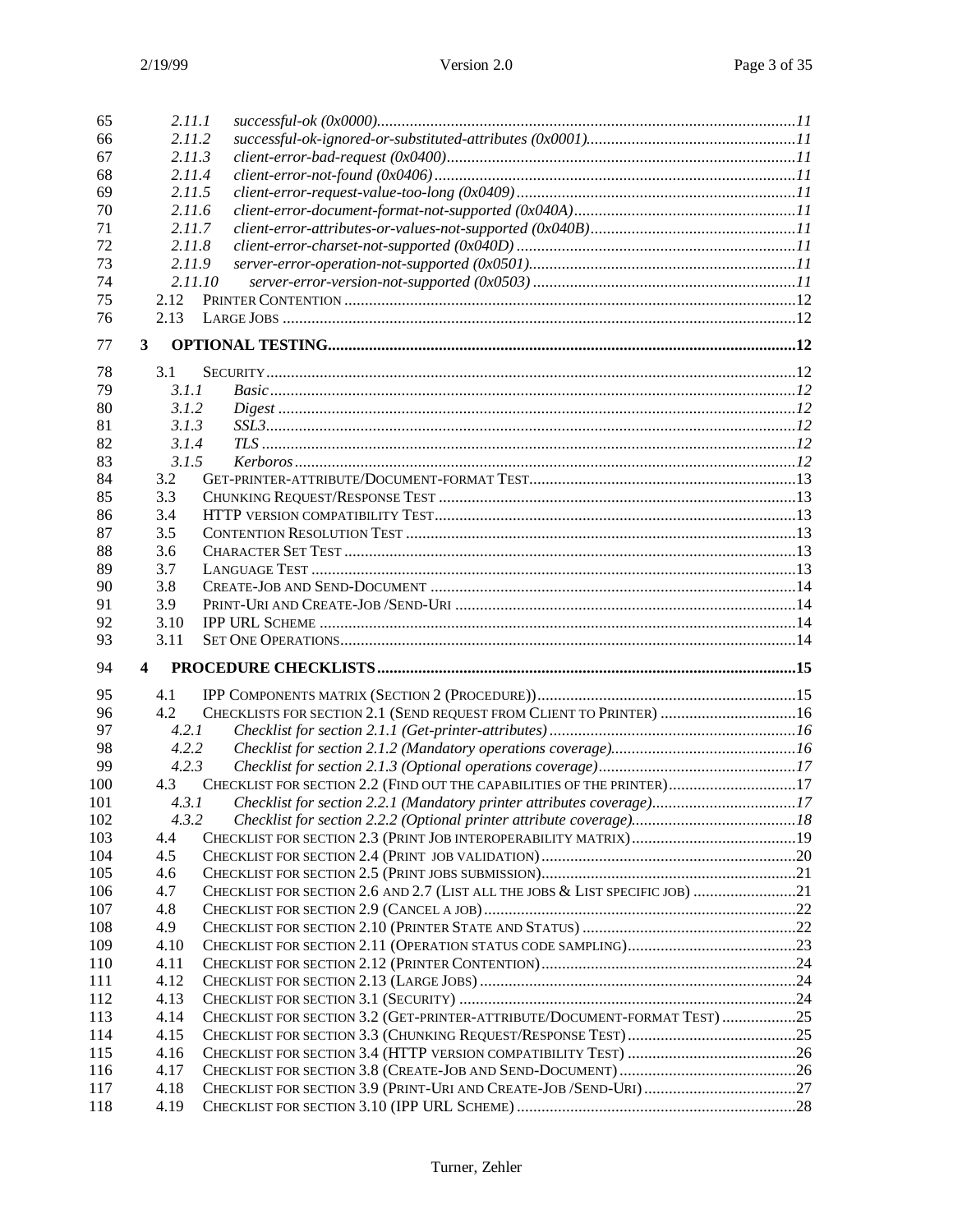| 120 | 51 |  |
|-----|----|--|
| 121 | 52 |  |
| 122 | 53 |  |
| 123 |    |  |
| 124 |    |  |
| 125 |    |  |
| 126 |    |  |
| 127 | 6  |  |
| 128 |    |  |

- 
- 

## **1 General**

## *1.1 Common restrictions for test purposes*

| 133<br>134        |           | To facilitate testing and analysis of results we should conduct our tests under certain restrictions. If<br>time permits specific restrictions may be lifted for specific tests.                                                                                         |
|-------------------|-----------|--------------------------------------------------------------------------------------------------------------------------------------------------------------------------------------------------------------------------------------------------------------------------|
| 135<br>136<br>137 | $\bullet$ | Security. Authentication, authorization and privacy will not be used except where explicitly<br>stated. There will be a series of test specifically targeting interoperability of security<br>implementations. The core protocol testing will eliminate these variables. |
| 138<br>139        | $\bullet$ | Character set. We will use the UTF-8 character encoding of ISO646. This will simplify the<br>comparison of results. The exception will be tests specifically targeted at characters sets.                                                                                |
| 140<br>141        | $\bullet$ | Language. We will use en-us. This will simplify the comparison of results. Once again the<br>exception will be tests that are intended to test this aspect of the protocol.                                                                                              |
| 142<br>143        | $\bullet$ | IPP Scheme. The URLs for printers will be $\frac{http://*}{http://*}$ as specified in the June 30 IPP<br>specification.                                                                                                                                                  |
| 144<br>145        | $\bullet$ | Http Chunking. No IPP component being tested will chunk its requests or responses. Testing of<br>chunking IPP requests and responses will specifically be performed.                                                                                                     |
| 146<br>147        | $\bullet$ | Set 1 operations. Any implementations that support the set 1 extensions will use the PWG OP<br>codes. The PWG OP codes are from 0x0C to 0X12 inclusive.                                                                                                                  |
| 148<br>149        | $\bullet$ | HTTP Version 1.1 will be used. Compatibility tests with 1.1 and 1.0 components will be<br>performed.                                                                                                                                                                     |
| 150               |           |                                                                                                                                                                                                                                                                          |
|                   |           |                                                                                                                                                                                                                                                                          |

## *1.2 Test print files*

 Where possible a small standard file will be used. A large test file will be used for IPP contention testing and real life printing scenario testing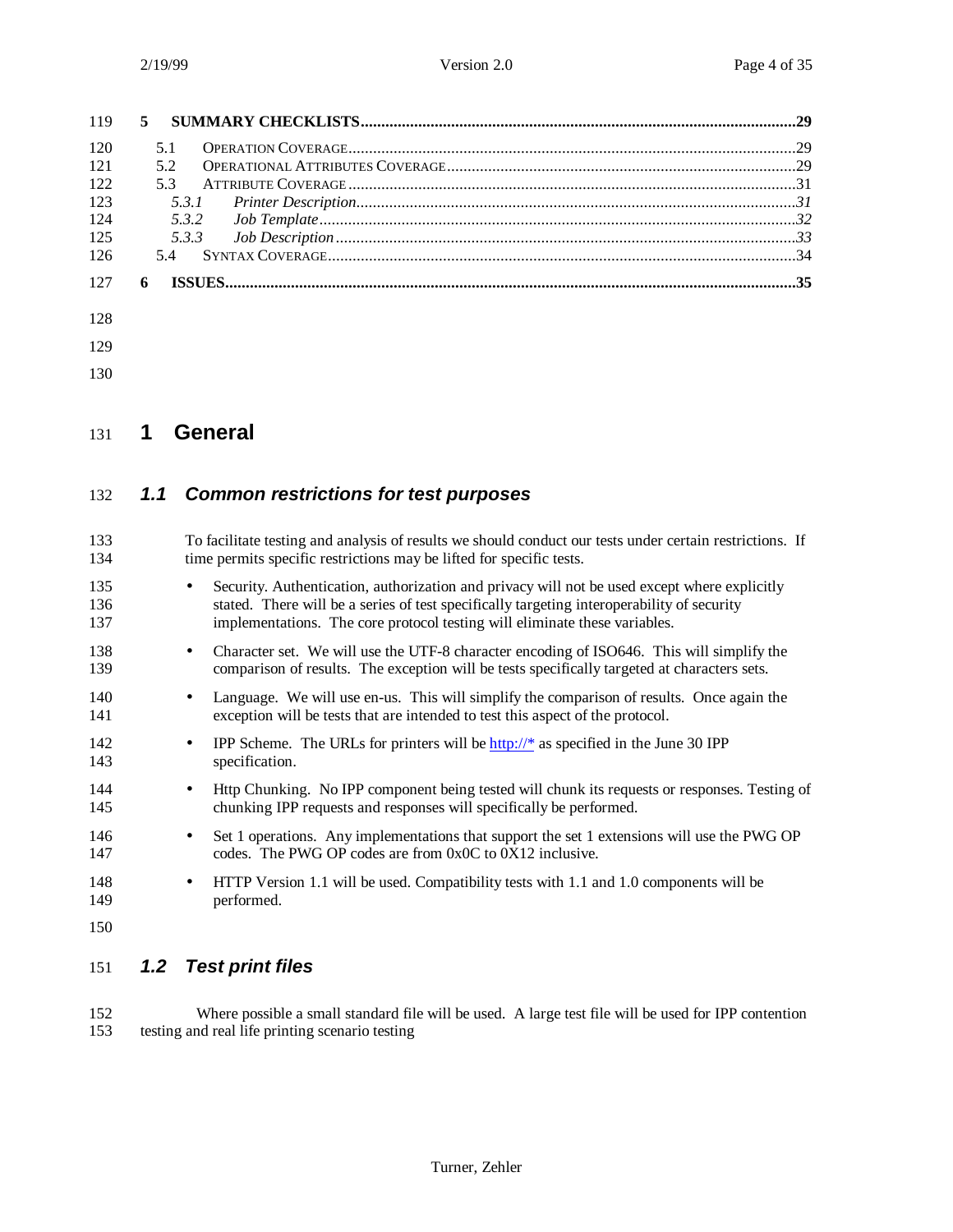## *1.3 Result processing and documentation*

#### 1.3.1 Anonymity

 The participants of the tests will be aware of the identity of the participants. Any posting or discussion of results will not identify the participants demonstrating the issue at hand. The discussions will focus on issues regarding the IPP specification. The objective is to clarify the specification's language to resolve the issue.

#### 1.3.2 Test data collection method

- Developers of IPP test tools should operate at the IPP application layer. This will simplify the comparison of results. The format of the traces will be test tool specific. It is recommended that there be an indication of success or failure. The tool should also report expected and received results.
- Network analyzers are suggested to keep a detailed trace of various tests. All participants are encouraged to bring their favorite.

#### 1.3.3 Results determination

- Humans can determine the results for many of the tests. An IPP Client submitting a job that is printed by an IPP printer would seem to indicate interoperability. We will submit print requests with various attributes. Subsequently we will list the attributes of the job and insure the expected attributes are present.
- Some clients or tools will allow us to examine the attribute groups, tags, attributes and values. The examination of these may be automated to some extent.
- If all else fails the network analyzers will allow us to examine the bits on the wire.
- 

#### 1.3.4 Output

#### **1.3.4.1 Detailed results**

 The detailed results of the bake-off will be emailed directly to the participants of the test. Some of the detailed results will be made available during the bake-off. All participants are encouraged to make their traces available to interested participants. Implementers of IPP components involved in a test are entitled to the results of the test.

#### **1.3.4.2 Summary of results**

 A summary of the test results will be circulated among the participants prior to posting on the IPP distribution list. The results will be sanitized of any vendor specific information. The object of the summary results is to give a high level overview of the bake-off results.

#### **1.3.4.3 Issues**

Issues will be recorded and tracked by the TES whip or designate.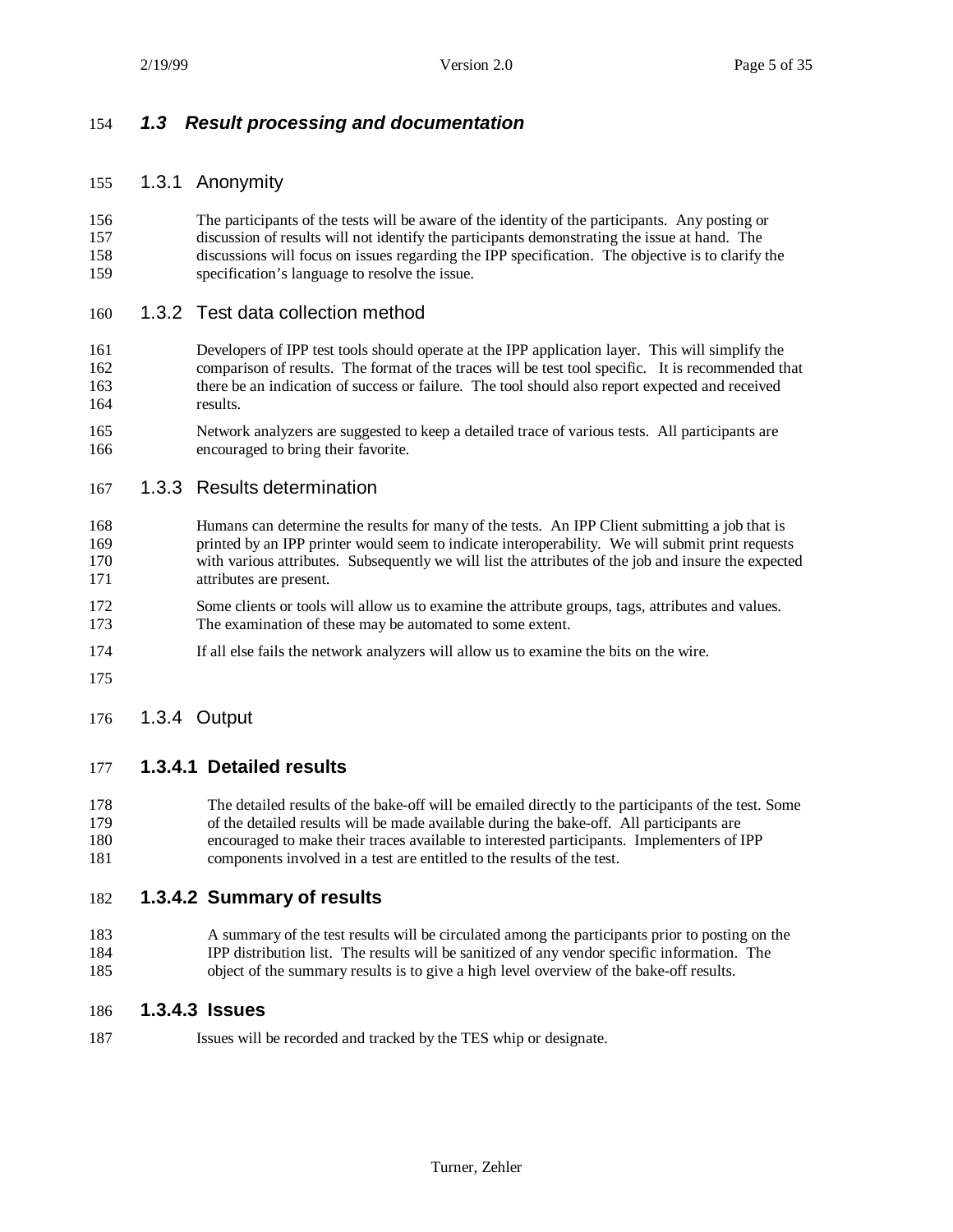## **2 Procedure**

 After setting up and establishing basic IP connectivity every IPP component will be assigned a designator. The Printer URL and Ethernet address will be recorded in the table in section 4.1. The supported security schemes should also be listed in the table. During each step of the test, each IPP component involved will be recorded.

 The tests are performed against IPP components. In the tables in section 4 columns marked "supported" indicates the IPP component supports that operation, attribute or attribute value. The columns marked "interoperate" are used to indicate the peer IPP component correctly understands the operation, attribute or attribute value.

## *2.1 Send request from Client to Printer*

- For each IPP Printer send a get-printer-attributes request to the Printer to get default response (i.e. no requested attributes or groups). Any IPP Client or Test Tool may be used. The objective of this initial test is basic IPP connectivity. It is preferable to use an independently implemented 201 Client/Test Tool. Use the results of the IPP operation below.
- 2.1.1 Get-printer-attributes
- Use the test tool and/or a network analyzer and insure the appropriate operational attributes are returned. Record results in section 4.2.1
- 2.1.2 Mandatory operations coverage
- Check off the operations supported in the table in section 4.2.2.
- 2.1.3 Optional operations coverage
- Check off the attribute supported in the table in section 4.2.3
- *2.2 Find out the capabilities of the printer*
- Use the results from 2.1
- 2.2.1 Mandatory printer attributes coverage
- Check off the attribute supported in the table in section 4.3.1.
- 2.2.2 Optional printer attribute coverage
- Check off the attributes supported in the table in section 4.3.2
- 
- 
- **NOTE: The remainder of the testing should be performed using a pair of independent implementations of the IPP protocol.**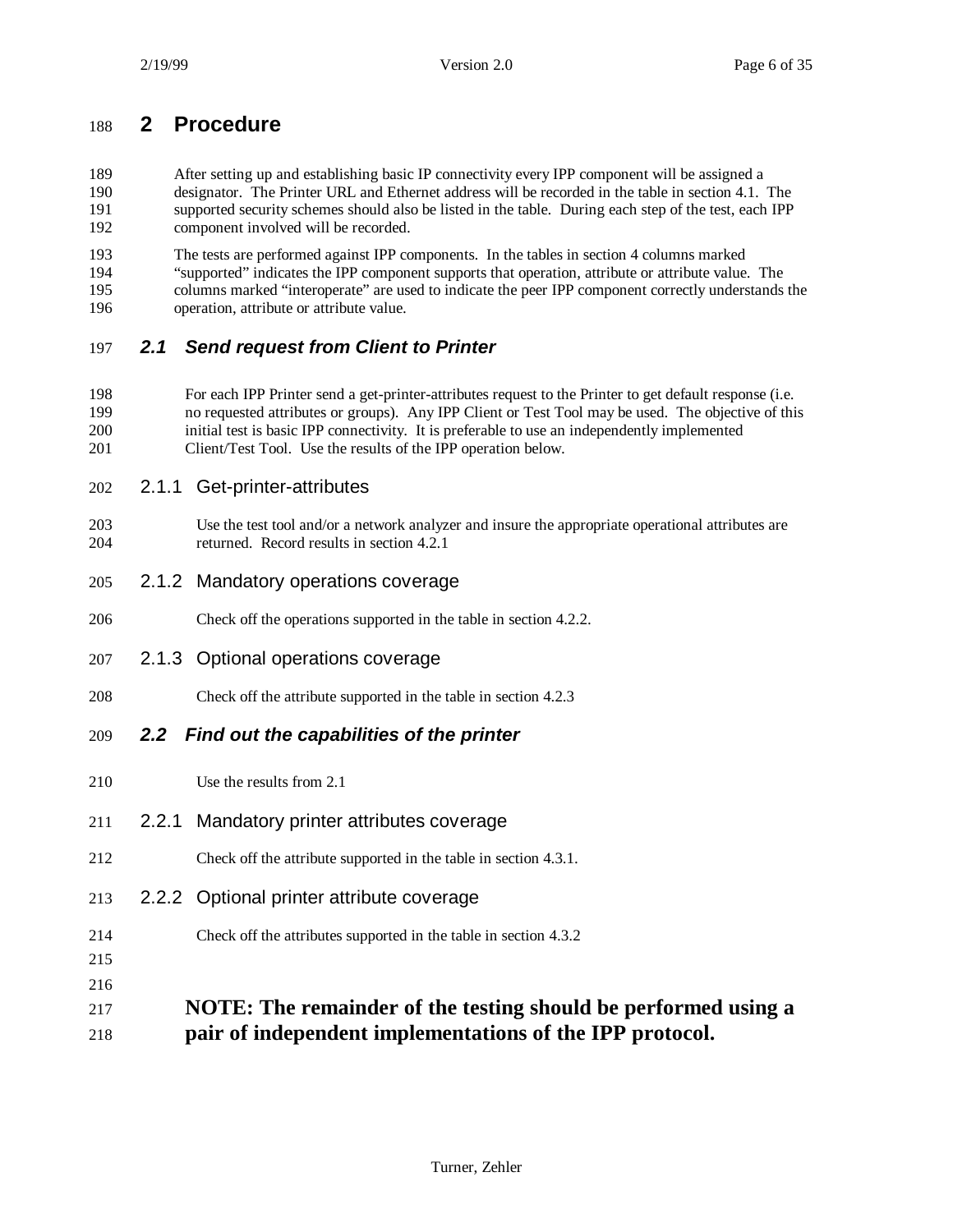#### *2.3 Print Job interoperability matrix*

 Each IPP Client/Test Tool will submit a simple print job to all of the IPP Printers. The simple print 221 job will be a 'text/plain'. The charset will depend on the printer implementation (charset-utf-8 recommended). To make confirmation of the results easier the content of the print file should contain the identity of the client.

- The attributes in the request will be the entire mandatory attributes and one optional attribute. The mandatory attributes are attributes-charset, attributes-natural-language and printer-uri. The optional attribute will be job-name. The job-name attribute in the request should be set to the identity of the submitting client.
- For each IPP Client, the results will be recorded in the table in section 4.4. Put the Client identifiers in the first column. The Printer identifiers go across the first row. The results of a Client/Printer interaction are placed in the corresponding cell.
- 

*2.4 Print job validation*

- This will test the mandatory validate-job operation. Implementations that do not implement validate job can substitute the results from section 2.5 in the table in section 4.5. A note should be made in the table indicating this substitution has bee made.
- 2.4.1 Simple Job
- Send a validate-job to the printer. Record the job attributes that are being sent. Try various supported attributes. Record combinations in the table in section 4.5 for comparison with the 239 results in section 2.5.1.

#### 2.4.2 Unsupported attribute job/best effort

 Send a validate-job to the printer. The attribute-fidelity attribute should be set to false and/or not included. Record the job attributes that are being sent. Try various unsupported and supported attribute combinations. Record combinations in the table in section 4.5 for comparison with the results in section 2.5.2.

## 2.4.3 Unsupported attribute job/fidelity

 Send a validate-job to the printer. The attribute-fidelity attribute should be set to true. Record the job attributes that are being sent. Try various unsupported and supported attribute combinations. Record combinations in the table in section 4.5 for comparison with the results in section 2.5.3.

## *2.5 Print jobs submission*

 This step tests the print-job operation. The results of this test can be checked by the examining the response and performing a subsequent operation as in sections 2.6 and 2.7. List any results that do not match the results from section 2.4 in the table in section 4.6

#### 2.5.1 Simple Job

 Submit some jobs using the print-job operation. Use the attribute combinations used in section 2.4.1. If the results do not agree, make a note in section 4.6.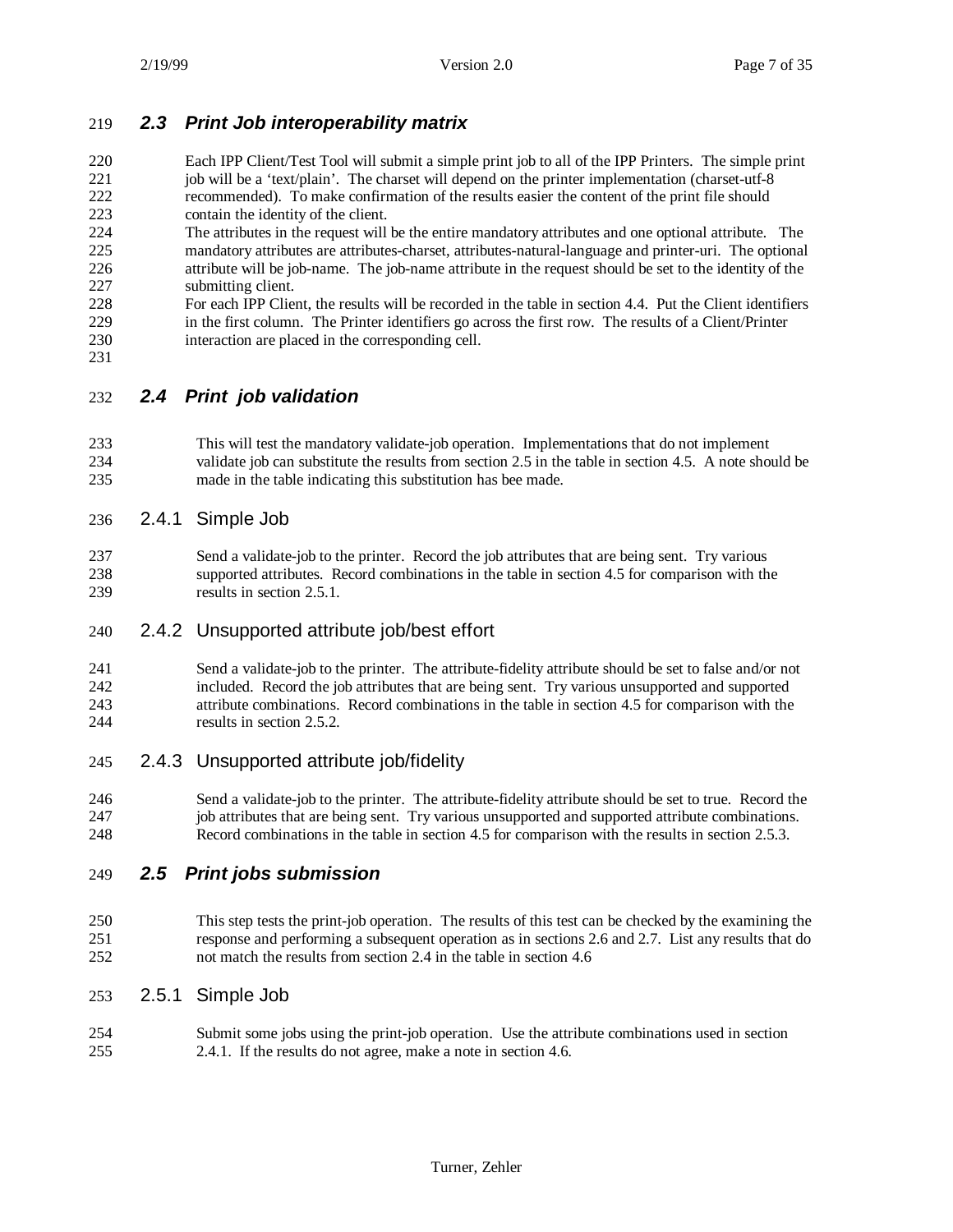#### 2.5.2 Unsupported attribute job/best effort

 Submit some jobs using the print-job operation. Use the attribute combinations used in section 2.4.2. If the results do not agree, make a note in section 4.6.

#### 2.5.3 Unsupported attribute job/fidelity

 Submit some jobs using the print-job operation. Use the attribute combinations used in section 2.4.3. If the results do not agree, make a note in section 4.6.

#### *2.6 List all the jobs*

- This will test the get-jobs operation. If job information is not retained once a job is completed the printer should be paused. This may be done with the optional set 1 operation "pause-printer" or by preventing the printer by some other means from processing the job. This test can be done in combination with the section 2.5 to examine the results. For each job the results from this test should match the results from section 2.7.
- For this section, submit a job(s) with known attributes.

#### 2.6.1 Default

- The list of jobs should only have the 'job-uri' and 'job-id' attributes. Record results in section 4.7.
- 2.6.2 Requested-attributes: groups
- The groups to be tested are 'all', 'job-description' and 'job-template'. Record results in section 4.7.
- 2.6.3 Requested-attributes: attributes
- Pick an attribute that is in every job. Pick an attribute that is not in every job. Record results in section 4.7.
- 2.6.4 Which-jobs
- List 'completed' and 'not-completed' jobs. Record results in section 4.7.
- 2.6.5 Limit
- Send a request with the 'limit' set to less than the number of jobs on the printer. Try again with 'limit' greater than the number of jobs on the printer. Record results in section 4.7.
- 2.6.6 My-jobs
- Submit a job from two different users. Each user should then submit a 'get-jobs' request. Record results in section 4.7.

#### *2.7 List specific job*

 This will test the Get-Job-Attributes operation. If job information is not retained once a job is completed the printer should be paused. This may be done with the optional set 1 operation "pause-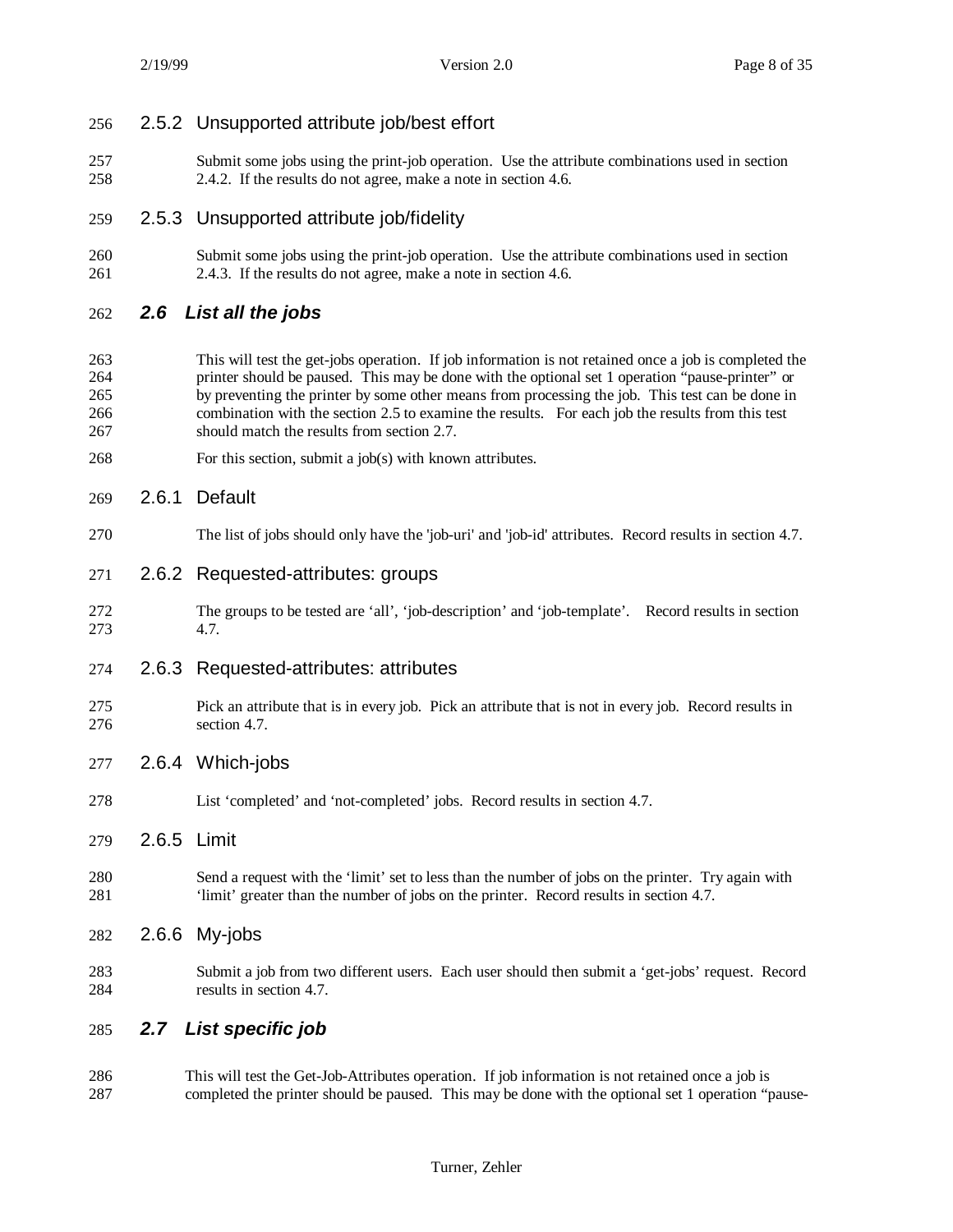- printer" or by preventing the printer by some other means from processing the job. This test can be done in combination with the section 2.5 to examine the results. This test should also be done in combination with section 2.6 For this section, submit a job(s) with known attributes. 2.7.1 Default Send get-jobs-attributes and compare with section **Error! Reference source not found.**. Note that the default behavior of get-jobs-attributes is different from that of get-jobs. Record results in section 4.7. *2.8 get-printer-attributes* Test the attribute groups in the get-printer-attributes 2.8.1 Default Make sure output is the same as the results for the printer in section 2.1 as listed in the tables in section 4.2 2.8.2 All Make sure output is the same as 2.8.1 2.8.3 Printer-description Make sure all the printer-description attributes listed in section 4.3 for the target printer are
- reported. The list of attributes for the target printer may be obtained from performing section 2.2 on the Printer. The Printer implementers will have these results. The attribute groupings are listed in section 5.3.

## 2.8.4 Job-template

 Make sure all the job-template attributes listed in section 4.3 for the target printer are reported. The list of attributes for the target printer may be obtained from performing section 2.2 on the Printer. The Printer implementers will have these results. The attribute groupings are listed in section 5.3.

## *2.9 Cancel a job*

 The printers tested must have the ability to prevent jobs from being scheduled. This may be accomplished by the Set 1 IPP operations, opening a cover or by other printer specific means. Record the results and behavior in section 4.8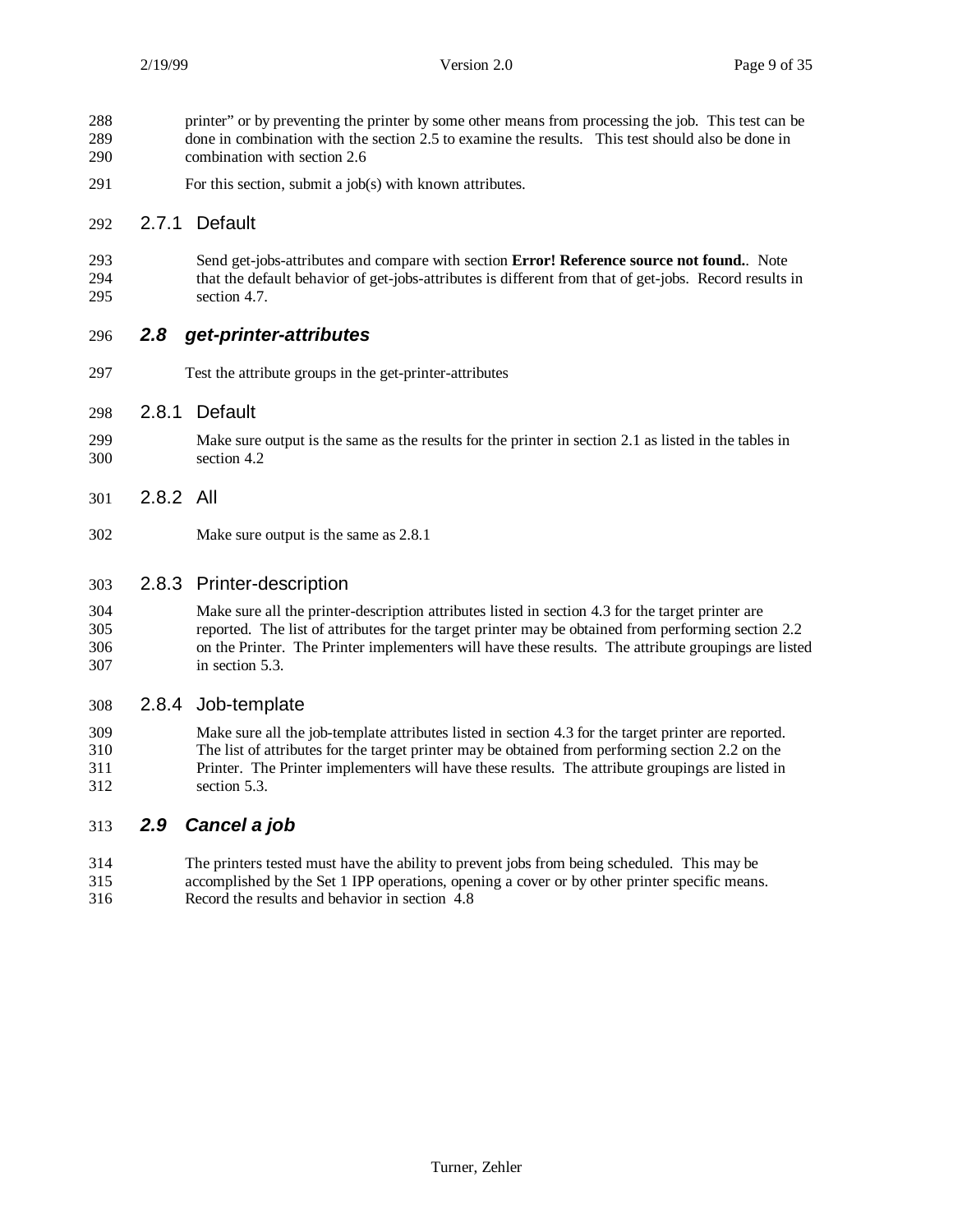- 2.9.1 Cancel a pending job (owner)
- 2.9.2 Cancel a pending job (not owner)
- 2.9.3 Cancel a completed job
- 2.9.4 Cancel a processing job

## *2.10 Printer State and Status*

- The objective of this step is to compare the state of printers under various conditions. The get- printer-attributes operation will be used to obtain the printer-state and printer-state-reasons 324 attributes. The printer-state-reasons attribute is optional. Therefore, it may be unsupported in some implementations. some implementations.
- Record the results in section 4.9
- 2.10.1 State of the printer
- 

 Poll the printer before, during and after a job has been processed. The printer-state should be 'idle', 'processing' and 'idle' respectively. The printer-state of 'paused' will be tested in section 2.10.5.

#### 2.10.2 Out of paper

- Submit a job of a known size to a printer with the input tray(s) empty. The printer-state should be stopped and the printer-state-reasons should be 'media-empty'.
- Put some paper into the input tray. There should not be enough to complete the job. While the printer is printing, examine the printer-state and printer-state-reasons. The printer-state should be processing and the printer-state-reasons may contain media-low.
- When the printer runs out of paper, examine the two attributes again. The printer-state should be stopped. The printer-state-reasons may contain media-needed
- 2.10.3 Cover open
- Open the appropriate covers and doors. The printer-state should move to 'stopped'. The printer-state-reasons may contain 'cover-open' and/or 'door-open'
- 2.10.4 Tray missing
- Remove an input tray and record the printer-state and printer-state-reasons. The printer-state-reasons may contain 'input-tray-missing'.
- 2.10.5 Pausing a printer
- If possible, pause the printer. The printer-state should be stopped. The printer-state-reasons may contain paused.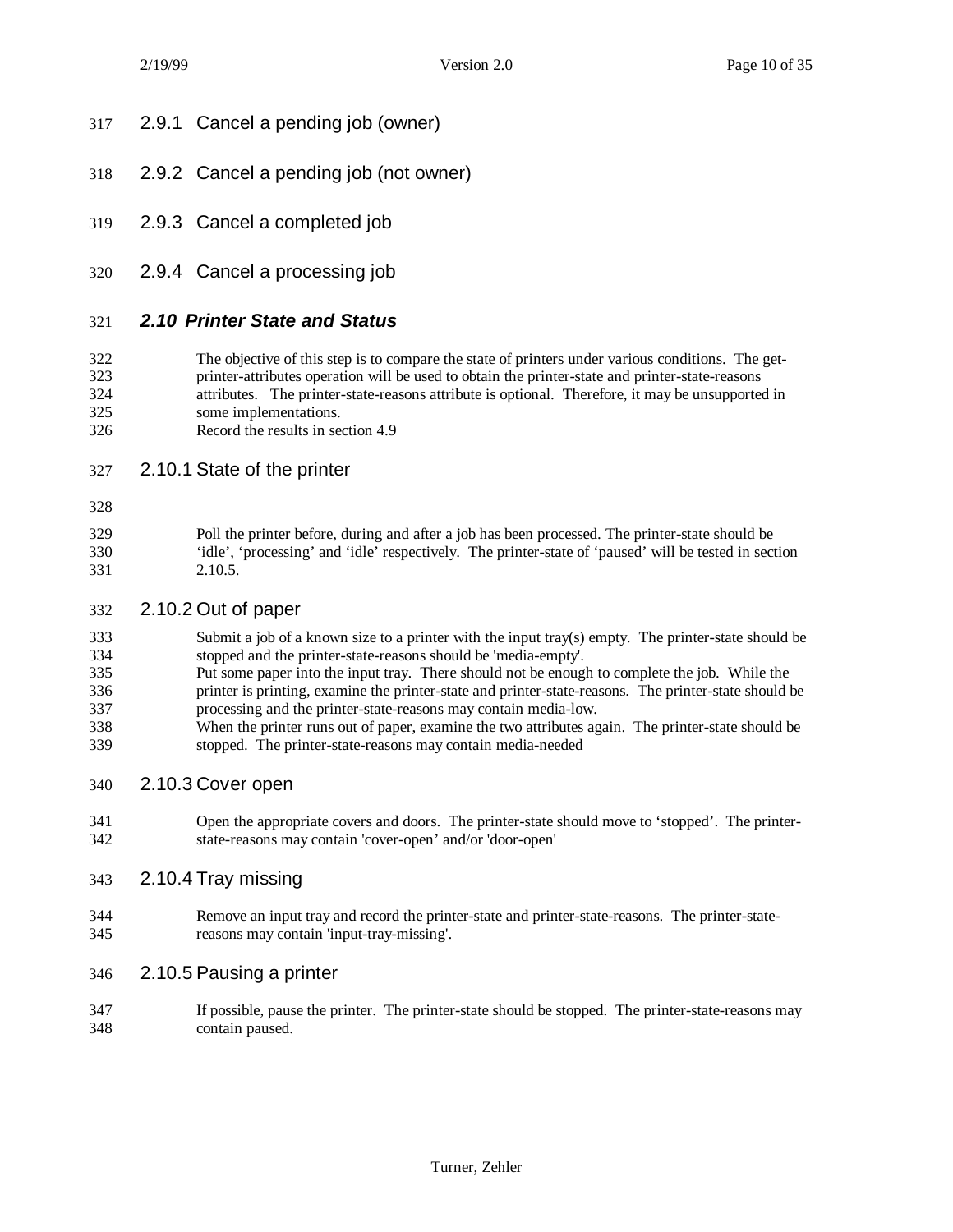| 349                      | 2.10.6 Paper jam                                                                                                                                                                                                                                                                  |
|--------------------------|-----------------------------------------------------------------------------------------------------------------------------------------------------------------------------------------------------------------------------------------------------------------------------------|
| 350<br>351<br>352        | If possible, cause the printer to jam. The printer-state should be stopped. The printer-state-<br>reasons may contain media-jam.                                                                                                                                                  |
| 353                      | 2.11 Operation status code sampling                                                                                                                                                                                                                                               |
| 354<br>355<br>356<br>357 | Below are some statuses codes that will be tested. The list is not all-inclusive. It is intended to<br>touch on some of the important conditions.<br>For each of these scenarios record the status-code in section 4.10. The status-code-message should<br>also be recorded.      |
| 358                      | 2.11.1 successful-ok (0x0000)                                                                                                                                                                                                                                                     |
| 359                      | This code should be returned in any of the successful operations performed so far.                                                                                                                                                                                                |
| 360                      | 2.11.2 successful-ok-ignored-or-substituted-attributes (0x0001)                                                                                                                                                                                                                   |
| 361                      | This code should have been returned in the test in section 2.4.2 and section 2.5.2.                                                                                                                                                                                               |
| 362                      | 2.11.3 client-error-bad-request (0x0400)                                                                                                                                                                                                                                          |
| 363                      | Submit a request that is syntactically incorrect.                                                                                                                                                                                                                                 |
| 364                      | 2.11.4 client-error-not-found (0x0406)                                                                                                                                                                                                                                            |
| 365                      | Submit a get-jobs-attribute request for a job that does not exist.                                                                                                                                                                                                                |
| 366                      | 2.11.5 client-error-request-value-too-long (0x0409)                                                                                                                                                                                                                               |
| 367                      | Submit a request with an attribute value whose length exceeds the specified maximum.                                                                                                                                                                                              |
| 368                      | 2.11.6 client-error-document-format-not-supported (0x040A)                                                                                                                                                                                                                        |
| 369<br>370               | Submit a request specifying a document format not listed in the printer attribute document-format-<br>supported.                                                                                                                                                                  |
| 371                      | 2.11.7 client-error-attributes-or-values-not-supported (0x040B)                                                                                                                                                                                                                   |
| 372<br>373<br>374        | Submit a get-printer-attribute request with a requested attribute that is not supported by the printer.<br>The attribute may be an attribute not defined in the IPP model specification. The test should be<br>repeated for an invalid attribute value for a supported attribute. |
| 375                      | 2.11.8 client-error-charset-not-supported (0x040D)                                                                                                                                                                                                                                |
| 376<br>377<br>378        | Submit a request where the value of the operational attribute attributes-charset is set to an<br>unsupported value. The value may be something other than the valid values from the IPP<br>specification.                                                                         |
| 379                      | 2.11.9 server-error-operation-not-supported (0x0501)                                                                                                                                                                                                                              |
| 380                      | Submit a request with a value in the operation field for a nonexistent operation.                                                                                                                                                                                                 |
| 381                      | 2.11.10<br>server-error-version-not-supported (0x0503)                                                                                                                                                                                                                            |
| 382                      | Submit a request with an invalid value for the IPP version.                                                                                                                                                                                                                       |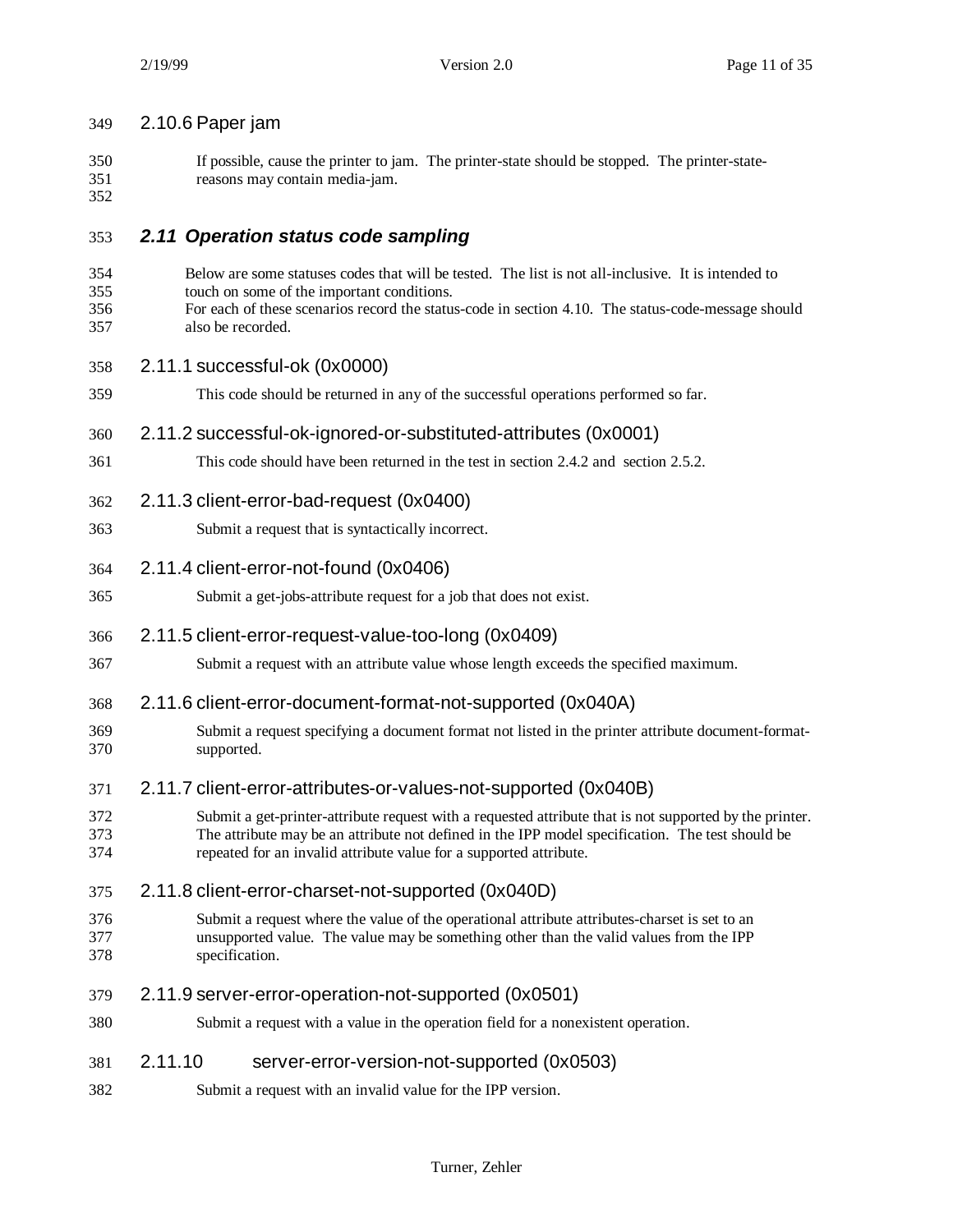## *2.12 Printer Contention*

- Have multiple clients submit print jobs to a single printer. Record the status codes, status code message from the responses. Describe the behavior of the client/printer interactions. Record in section 4.11
- Compare the results with other printer contention tests.

## *2.13 Large Jobs*

- Have a clients submit a large print jobs to several printers. Watch the data flow using a network analyzer. Record the status codes, status code message from the responses. Describe the behavior of the client/printer interactions. Record in section 4.12
- Compare the results with other printer contention tests.

- **3 Optional Testing**
- 
- If time permits some additional tests may be performed.

## *3.1 Security*

- Security that is supported by the HTTP and transport layers will be tested for interoperability. The IPP printers participating will all turn on the security mentioned below. Record the results in tables similar to the table in section 4.13.
- 3.1.1 Basic
- Turn on basic authentication at the printers. Have the clients submit a request. Record the participants, the operation and the results in a table similar to the one in section 4.13.

## 3.1.2 Digest

 Turn on digest authentication at the printers. Have the clients submit a request. Record the participants, the operation and the results in a table similar to the one in section 4.13. Note the version number of the Digest implementation. 

## 3.1.3 SSL3

 Turn on SSL3 authentication at the printers. Have the clients submit a request. Record the participants, the operation and the results in a table similar to the one in section 4.13. 

## 3.1.4 TLS

 Turn on TLS authentication at the printers. Have the clients submit a request. Record the participants, the operation and the results in a table similar to the one in section 4.13.

#### 3.1.5 Kerboros

 Turn on Kerboros authentication at the printers. Have the clients submit a request. Record the participants, the operation and the results in a table similar to the one in section 4.13.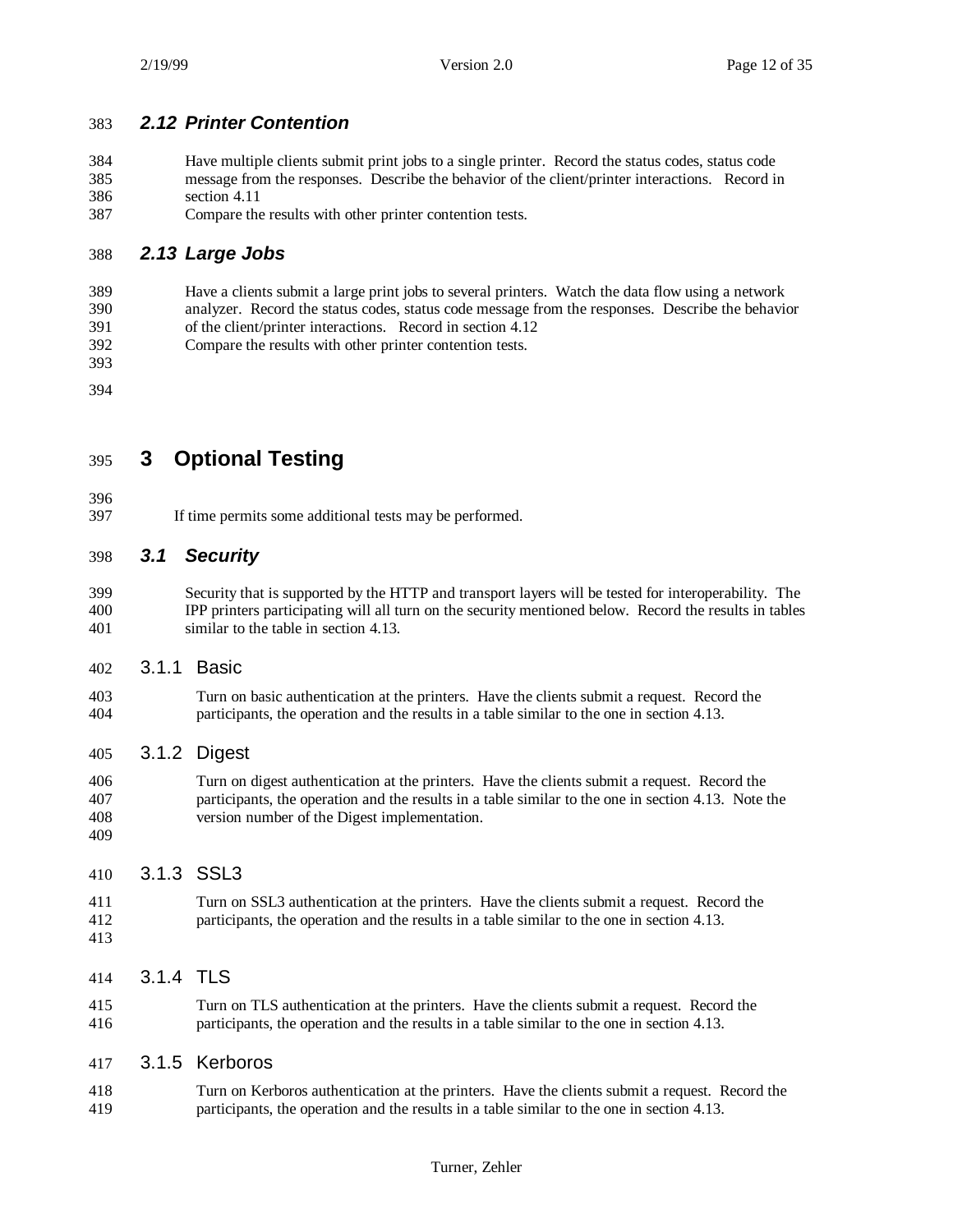## *3.2 Get-printer-attribute/Document-format Test*

 Any printer that supports the behavior of returning different printer attributes based on the document- format attribute will be tested. The test will be similar to section 2.2 except the procedure will be repeated for each document-format-supported. Record the results in section 4.14

## *3.3 Chunking Request/Response Test*

 Select Clients and Printers that support chunking. Try operations that will cause the client to chunk a request and record the results. Try operations that will cause the Printer to chunk a response and record the results. Record the results in section 4.15.

- Additional tests may include:
- Variable chunking methods such as One large chunk, Two chunk (header and document) and consistent size chunk without regard to content.
- Chunk size larger than TCP buffer (4K chunks with 1K writes)
- Vary timing between chunks.
- Chunking and content length tests over persistent connections.
- Chunking in combination with compression.
- Vary case in Hex string that represents length
- 

## *3.4 HTTP version compatibility Test*

- Select Clients and Printers that use different versions of HTTP. Record the results of their
- interactions. Record the results in section 4.16
- NOTE: Do we involve a proxy in this test?
- 

## *3.5 Contention Resolution Test*

 Send a large job to a printer. At about the same time submit a similar job from another client. Record the results of their interactions. Record the results in section

## *3.6 Character Set Test*

 Send print request in a character set other than UTF-8 to a printer that supports the character set. List the jobs from the submitting client. Take note of results. List the jobs from multiple clients. Submit jobs in character sets that are not supported by a printer. Take note of the results.

## *3.7 Language Test*

- Send 'get-printer-attributes' requests from client that supports multiple languages. Each request should be for a different language. Compare the values of text and name fields (e.g. printer-name,
- printer-location) in the response.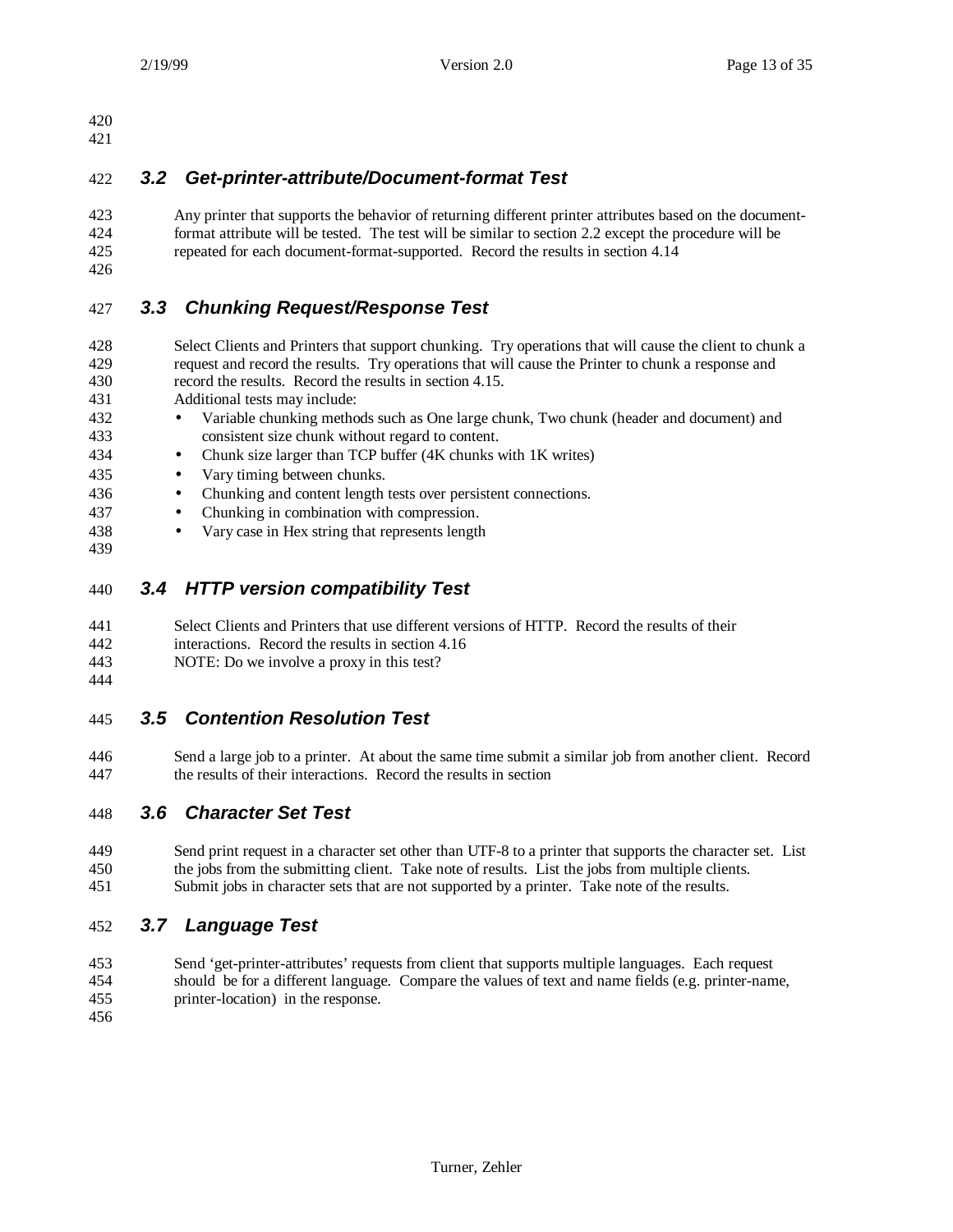### *3.8 Create-Job and Send-Document*

 Each IPP Client will submit a job to all of the IPP Printers using the create-job/send-document operations. The attributes in the request will be the entire mandatory attributes and one optional attribute. The mandatory attributes are attributes-charset, attributes-natural-language, printer-uri and last-document. The optional attribute will be job-name or document-name. The job-name will be set to identify the submitting client. At least two documents will be submitted. The contents of the documents will identify the submitting client.

- Record the in the table in section 4.17. Put the Client identifiers in the first column. The Printer identifiers go across the first row. The results of a Client/Printer interaction are placed in the corresponding cell
- 

## *3.9 Print-Uri and Create-Job /Send-Uri*

 Each IPP Client will submit a job to all of the IPP Printers using the Print-uri and create-job/send-uri operations. The attributes in the request will be the entire mandatory attributes and one optional attribute. The mandatory attributes are attributes-charset, attributes-natural-language, printer-uri and last-document. The optional attribute will be job-name or document-name. The job-name will be set to identify the submitting client. . At least two documents will be submitted when using create-job. The contents of the documents will identify the submitting client.

- 475 Record the in the table in section 4.18. Put the Client identifiers in the first column. The Printer identifiers go across the first row. The results of a Client/Printer interaction are placed in the identifiers go across the first row. The results of a Client/Printer interaction are placed in the corresponding cell
- 

## *3.10 IPP URL Scheme*

 Repeat section 2.3 for clients and printers that use the "ipp://" scheme. After submitting a job perform a Get-Jobs operation to verify the scheme is supported in the IPP Job object. Complete a table similar to the one in section 4.19

## *3.11 Set One Operations*

 Test the Set One operations more fully. A test should include at least the following steps. There may be differences based on the printer's capabilities and whether or not it is a spooling device.

| 487 |                                                                                                   |
|-----|---------------------------------------------------------------------------------------------------|
| 488 | Pause the printer                                                                                 |
| 489 | (Printer state should be stopped, state reasons may be set to 'moving-to-paused'/'paused')        |
| 490 | Pause the printer again                                                                           |
| 491 | (Response should be 'successful-OK')                                                              |
| 492 | Submit a print job                                                                                |
| 493 | Hold the job until later time                                                                     |
| 494 | (job state moves to pending-held, job-hold-until set, job-state-reasons' may be set to 'job-hold- |
| 495 | until-specified')                                                                                 |
| 496 | restart-job                                                                                       |
| 497 | (Insure that the error returned is client-error-not-possible')                                    |
| 498 | Hold the job with no-hold' value                                                                  |
| 499 | (job state moves to pending, job-hold-until set, job-state-reasons' may clear 'job-hold-until-    |
| 500 | specified')                                                                                       |
| 501 | Hold the job until later time                                                                     |
| 502 | (job state moves to pending-held, job-hold-until set, job-state-reasons' may be set to 'job-hold- |
| 503 | until-specified')                                                                                 |
| 504 | Resume the printer                                                                                |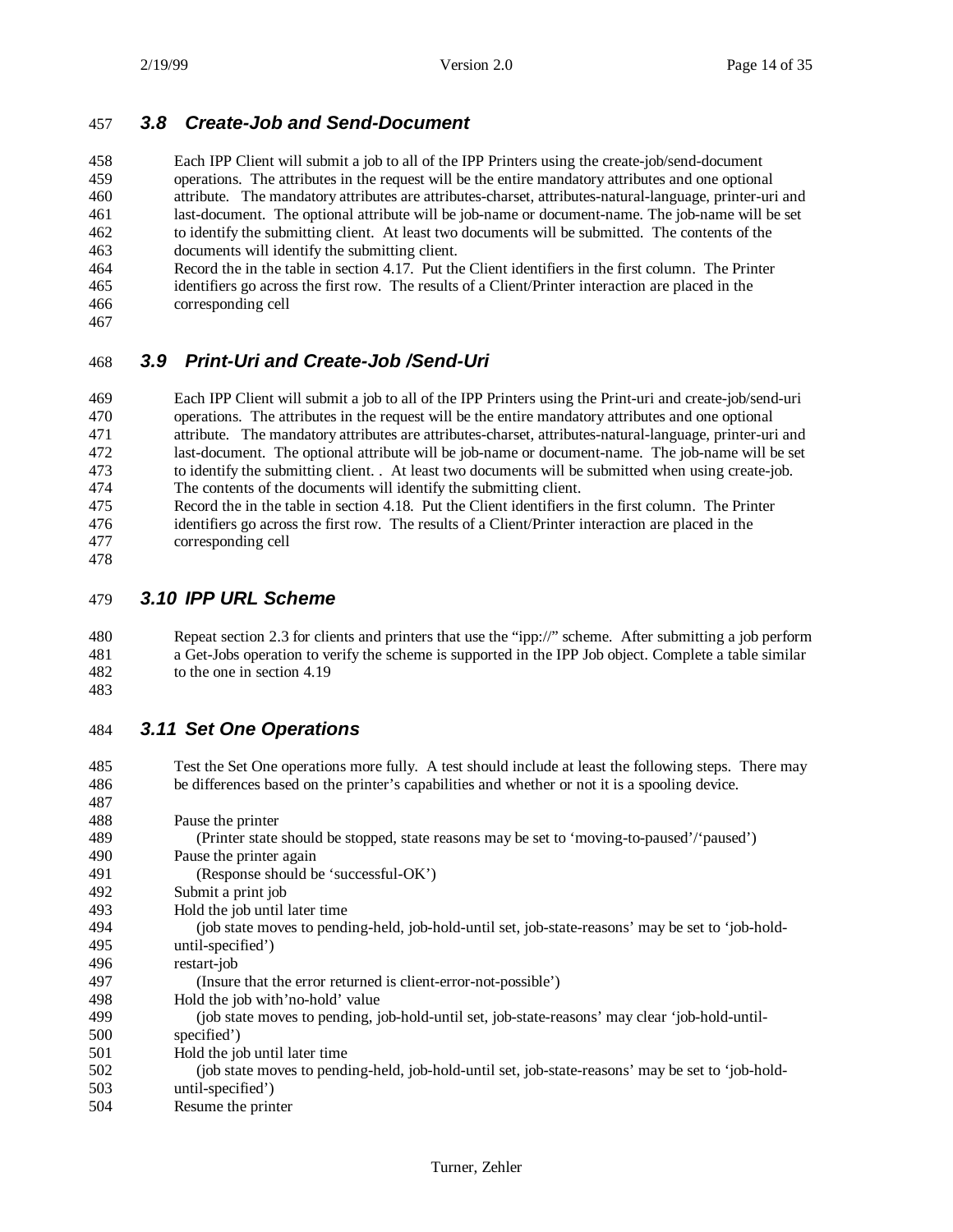| 505 | (Insure that printer is no longer stopped and job is still 'pending-held')            |
|-----|---------------------------------------------------------------------------------------|
| 506 | Release the job                                                                       |
| 507 | (insure that job is no longer 'pending-held')                                         |
| 508 | try to hold the job until later time once the job has begun to process (or completed) |
| 509 | (Insure that the error returned is client-error-not-possible)                         |
| 510 | restart-job once job is completed                                                     |
| 511 | (Insure that the job is processed again)                                              |
| 512 | Resume the printer                                                                    |
| 513 | (Response should be 'successful-OK')                                                  |
| 514 | Purge-jobs                                                                            |
| 515 | (Response should be 'successful-OK' and all the jobs should disappear)                |
| 516 |                                                                                       |
| 517 |                                                                                       |
| 518 |                                                                                       |
|     |                                                                                       |

## 519 **4 Procedure Checklists**

## 520 *4.1 IPP Components matrix (Section 2 (Procedure))*

| 521                                        |            |                         |                                   |                                    |                          |
|--------------------------------------------|------------|-------------------------|-----------------------------------|------------------------------------|--------------------------|
| ${\bf ID}$                                 | <b>URL</b> | <b>Ethernet Address</b> | <b>Security</b><br><b>Schemes</b> | <b>Chunking</b><br>(Send, Receive) | Print by Ref<br>(method) |
|                                            |            | Clients                 |                                   |                                    |                          |
| ${\rm CA}$                                 |            |                         |                                   |                                    |                          |
| $\operatorname{CB}$                        |            |                         |                                   |                                    |                          |
| $\rm CC$                                   |            |                         |                                   |                                    |                          |
| $\mathop{\rm CD}$                          |            |                         |                                   |                                    |                          |
| $\operatorname{CE}$                        |            |                         |                                   |                                    |                          |
| CF                                         |            |                         |                                   |                                    |                          |
| $\mathbf{C}\mathbf{G}$                     |            |                         |                                   |                                    |                          |
|                                            |            | Printers                |                                   |                                    |                          |
| $\mathbf{PA}$                              |            |                         |                                   |                                    |                          |
| ${\bf P}{\bf B}$                           |            |                         |                                   |                                    |                          |
| ${\bf P}{\bf C}$                           |            |                         |                                   |                                    |                          |
| ${\rm PD}$                                 |            |                         |                                   |                                    |                          |
| $\ensuremath{\mathop{\mathrm{PE}}}\xspace$ |            |                         |                                   |                                    |                          |
| $\rm PF$                                   |            |                         |                                   |                                    |                          |
| $\mathop{\mathrm{PG}}\nolimits$            |            |                         |                                   |                                    |                          |
| $\mathbf{PH}$                              |            |                         |                                   |                                    |                          |
| $\mathop{\rm PI}\nolimits$                 |            |                         |                                   |                                    |                          |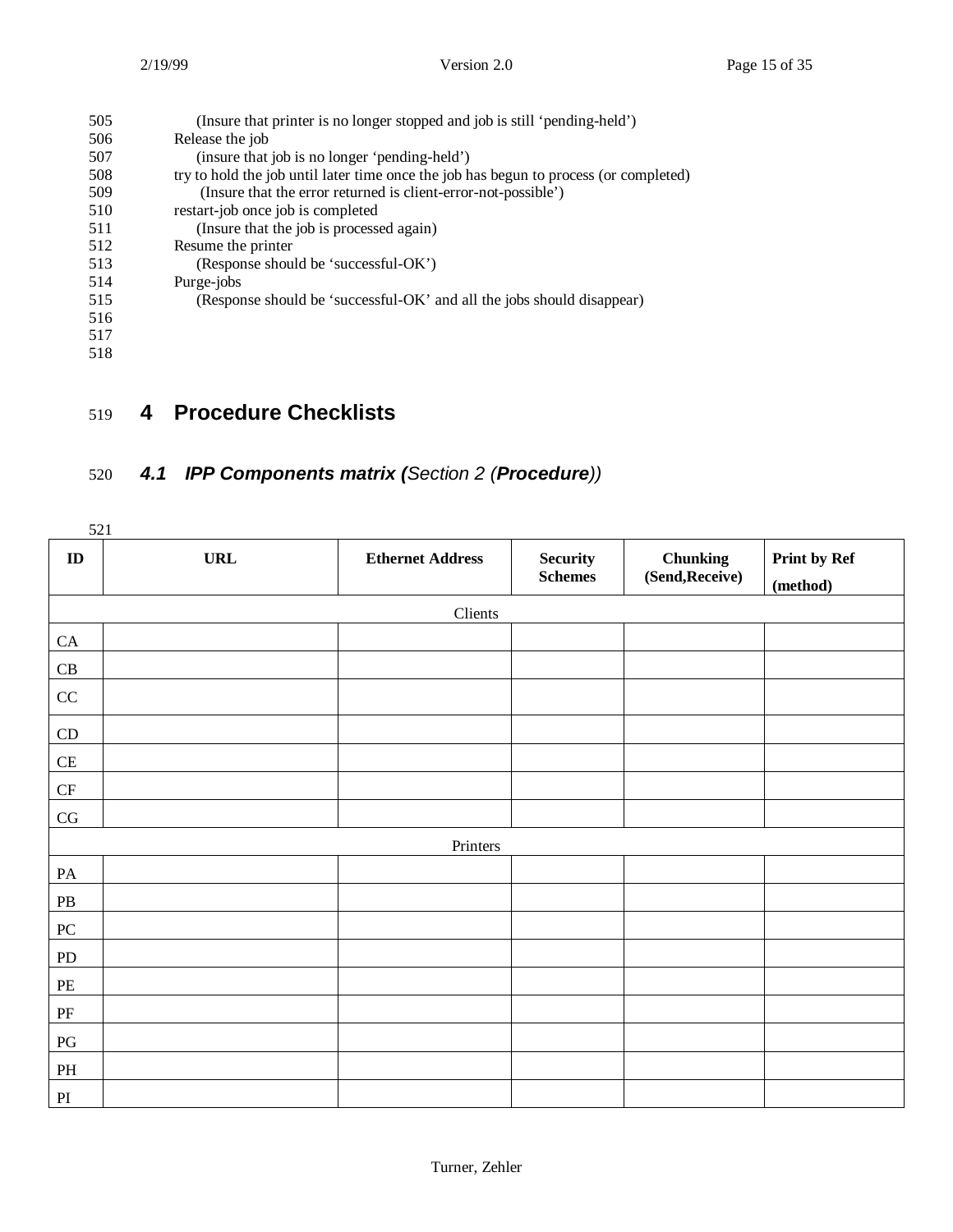| P <sub>J</sub>                  |  |  |  |
|---------------------------------|--|--|--|
| $\mathbf{P}\mathbf{K}$          |  |  |  |
| $\ensuremath{\text{PL}}\xspace$ |  |  |  |
| PM                              |  |  |  |
| PN                              |  |  |  |
| PM                              |  |  |  |

523

## 524 *4.2 Checklists for section 2.1 (Send request from Client to Printer)*

525 4.2.1 Checklist for section 2.1.1 (Get-printer-attributes)

526

|                  |                                 | <b>Operational attributes</b> |                  |              |
|------------------|---------------------------------|-------------------------------|------------------|--------------|
|                  | <b>Printer ID</b>               |                               |                  |              |
|                  | $Client(s)$ ID                  |                               |                  |              |
|                  | <b>Test Tool(s) ID</b>          |                               |                  |              |
| Attr<br>ID       | <b>Operational Attribute</b>    | Group                         | <b>Supported</b> | Interoperate |
| OA05             | version-number                  | preamble                      |                  |              |
| <b>OA06</b>      | operation-id                    | preamble                      |                  |              |
| <b>OA07</b>      | request-id                      | preamble                      |                  |              |
| OAO8             | attributes-charset              | operational-<br>attribute     |                  |              |
| OA09             | attributes-natural-<br>language | operational-<br>attribute     |                  |              |
| OA10             | printer-uri                     | operational-<br>attribute     |                  |              |
| <b>OA14</b>      | requesting-user-name            | operational-<br>attribute     |                  |              |
| <b>OA17</b>      | status code                     | preamble                      |                  |              |
| O <sub>A18</sub> | Status-message                  | operational-<br>attribute     |                  |              |

527

## 528 4.2.2 Checklist for section 2.1.2 (Mandatory operations coverage)

|                   | <b>Mandatory Operations</b> |
|-------------------|-----------------------------|
| <b>Printer ID</b> |                             |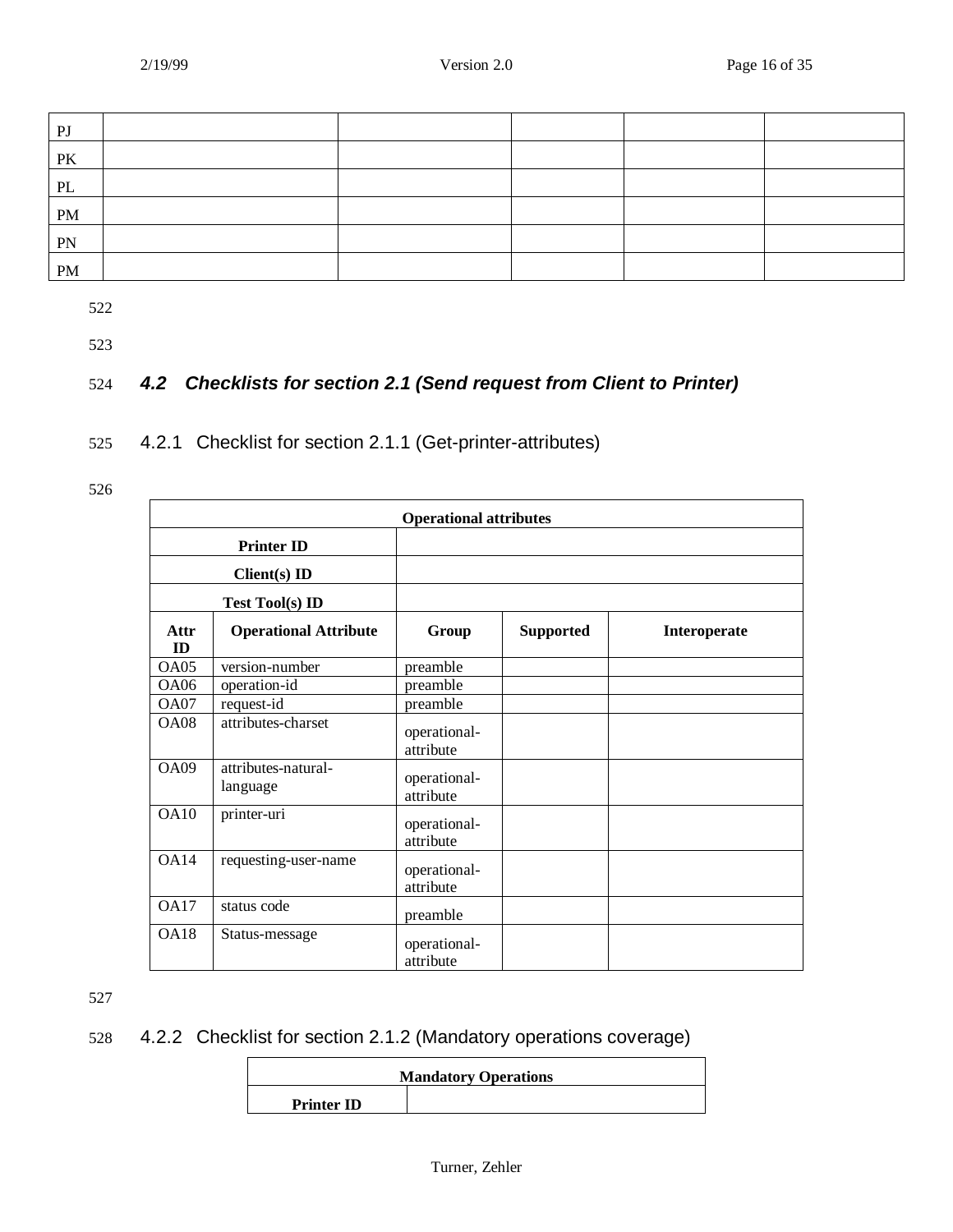| $Client(s)$ ID         |                        |                  |                  |
|------------------------|------------------------|------------------|------------------|
| <b>Test Tool(s) ID</b> |                        |                  |                  |
| Attr ID                |                        | <b>Operation</b> | <b>Supported</b> |
| OC01                   | print-job              |                  |                  |
| OC <sub>04</sub>       | validate-job           |                  |                  |
| OC <sub>05</sub>       | get-printer-attributes |                  |                  |
| OC <sub>06</sub>       | get-jobs               |                  |                  |
| OC <sub>07</sub>       | get-job-attributes     |                  |                  |
| OC <sub>08</sub>       | cancel-job             |                  |                  |

529 4.2.3 Checklist for section 2.1.3 (Optional operations coverage)

| <b>Optional Operations</b> |                        |                  |  |  |  |  |
|----------------------------|------------------------|------------------|--|--|--|--|
|                            | <b>Printer ID</b>      |                  |  |  |  |  |
|                            | $Client(s)$ ID         |                  |  |  |  |  |
|                            | <b>Test Tool(s) ID</b> |                  |  |  |  |  |
| Attr ID                    | <b>Operation</b>       | <b>Supported</b> |  |  |  |  |
| OC <sub>09</sub>           | print-uri              |                  |  |  |  |  |
| OC10                       | create-job             |                  |  |  |  |  |
| OC <sub>11</sub>           | send-document          |                  |  |  |  |  |
| OC12                       | send-uri               |                  |  |  |  |  |
| OC <sub>13</sub>           | hold-job               |                  |  |  |  |  |
| OC14                       | release-job            |                  |  |  |  |  |
| OC15                       | pause-printer          |                  |  |  |  |  |
| OC16                       | resume-printer         |                  |  |  |  |  |
| OC <sub>17</sub>           | purge-printer          |                  |  |  |  |  |
| OC <sub>18</sub>           | reprint-job            |                  |  |  |  |  |

530

531

532

## 533 *4.3 Checklist for section 2.2 (Find out the capabilities of the printer)*

534 4.3.1 Checklist for section 2.2.1 (Mandatory printer attributes coverage)

| <b>Mandatory Printer Attributes</b> |                        |                  |  |  |
|-------------------------------------|------------------------|------------------|--|--|
| ID                                  | <b>Attribute</b>       | <b>Supported</b> |  |  |
| PD <sub>01</sub>                    | printer-uri-supported  |                  |  |  |
| PD <sub>01</sub>                    | uri-security-supported |                  |  |  |
| PD <sub>03</sub>                    | printer-name           |                  |  |  |
| PD <sub>04</sub>                    | printer-state          |                  |  |  |
| PD <sub>05</sub>                    | operations-supported   |                  |  |  |
| PD <sub>06</sub>                    | charset-configured     |                  |  |  |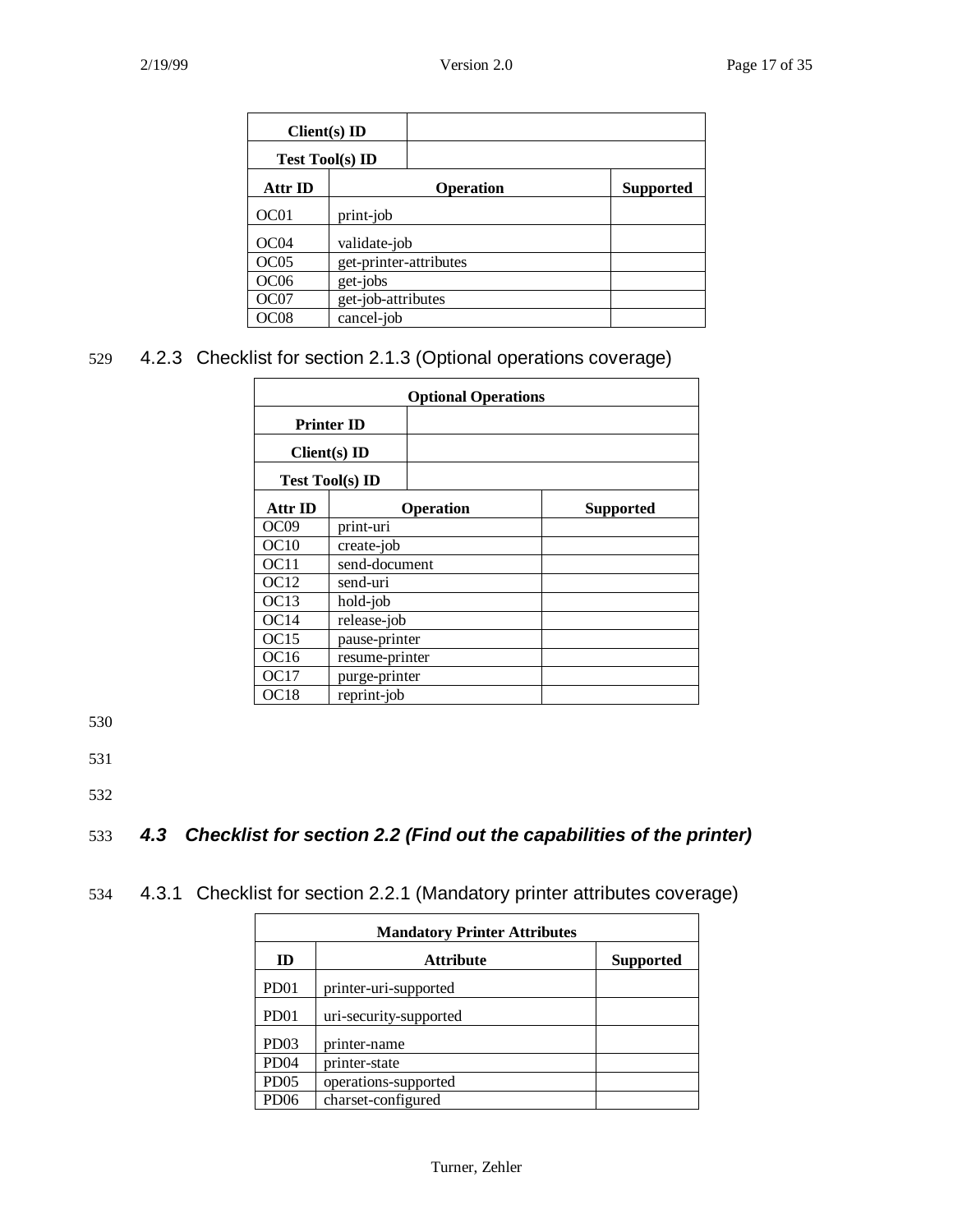| <b>Mandatory Printer Attributes</b> |                                      |                  |  |  |
|-------------------------------------|--------------------------------------|------------------|--|--|
| ID                                  | <b>Attribute</b>                     | <b>Supported</b> |  |  |
| PD <sub>07</sub>                    | charset-supported                    |                  |  |  |
| PD <sub>08</sub>                    | natural-language-configured          |                  |  |  |
| PD <sub>09</sub>                    | generated-natural-language-supported |                  |  |  |
| PD <sub>10</sub>                    | printer-is-accepting-jobs            |                  |  |  |
| P <sub>D</sub> 11                   | pdl-override-supported               |                  |  |  |
| PD <sub>21</sub>                    | document-format-default              |                  |  |  |
| PD <sub>22</sub>                    | document-format-supported            |                  |  |  |
| PD <sub>12</sub>                    | printer-up-time                      |                  |  |  |

## 535 4.3.2 Checklist for section 2.2.2 (Optional printer attribute coverage)

| <b>Optional Printer Attributes</b> |                                      |  |  |  |  |  |  |
|------------------------------------|--------------------------------------|--|--|--|--|--|--|
| Attr<br>ID                         | <b>Attribute</b><br><b>Supported</b> |  |  |  |  |  |  |
| PD <sub>13</sub>                   | printer-location                     |  |  |  |  |  |  |
| PD14                               | printer-info                         |  |  |  |  |  |  |
| PD15                               | printer-more-info                    |  |  |  |  |  |  |
| PD16                               | printer-driver-installer             |  |  |  |  |  |  |
| PD17                               | printer-make-and-model               |  |  |  |  |  |  |
| PD18                               | printer-more-info-manufacturer       |  |  |  |  |  |  |
| PD19                               | printer-state-reasons                |  |  |  |  |  |  |
| <b>PD20</b>                        | printer-state-message                |  |  |  |  |  |  |
| PD <sub>23</sub>                   | queued-job-count                     |  |  |  |  |  |  |
| PD <sub>24</sub>                   | printer-message-from-operator        |  |  |  |  |  |  |
| PD <sub>25</sub>                   | color-supported                      |  |  |  |  |  |  |
| PD <sub>26</sub>                   | reference-uri-schemes-supported      |  |  |  |  |  |  |
| <b>PD27</b>                        | printer-current-time                 |  |  |  |  |  |  |
| <b>PD28</b>                        | multiple-operation-time-out          |  |  |  |  |  |  |
| PD29                               | compression-supported                |  |  |  |  |  |  |
| PD <sub>30</sub>                   | job-k-octets-supported               |  |  |  |  |  |  |
| PD31                               | job-impressions-supported            |  |  |  |  |  |  |
| PD32                               | job-media-sheets-supported           |  |  |  |  |  |  |
| JT <sub>02</sub>                   | job-priority-default                 |  |  |  |  |  |  |
| JT <sub>03</sub>                   | job-priority-supported               |  |  |  |  |  |  |
| JT <sub>05</sub>                   | job-hold-until-default               |  |  |  |  |  |  |
| JT <sub>06</sub>                   | job-hold-until-supported             |  |  |  |  |  |  |
| JT08                               | job-sheets-default                   |  |  |  |  |  |  |
| JT <sub>09</sub>                   | job-sheets-supported                 |  |  |  |  |  |  |
| JT11                               | multiple-document-handling-default   |  |  |  |  |  |  |
| JT12                               | multiple-document-handling-supported |  |  |  |  |  |  |
| JT14                               | copies-default                       |  |  |  |  |  |  |
| JT15                               | copies-supported                     |  |  |  |  |  |  |
| JT17                               | finishings-default                   |  |  |  |  |  |  |
| JT18                               | finishings-supported                 |  |  |  |  |  |  |
| JT20                               | page-ranges-supported                |  |  |  |  |  |  |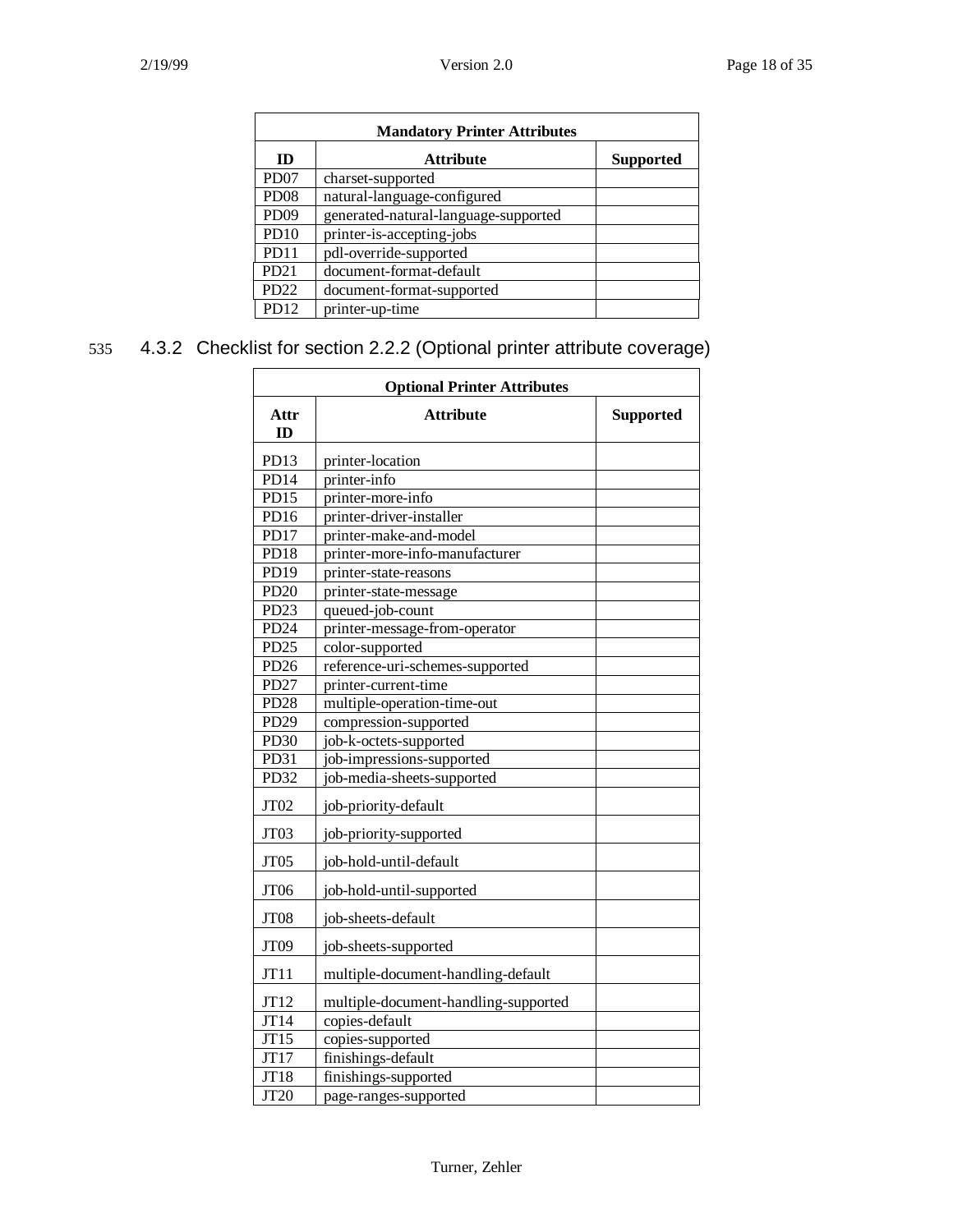| <b>Optional Printer Attributes</b> |                                      |  |  |  |  |  |
|------------------------------------|--------------------------------------|--|--|--|--|--|
| Attr<br><b>ID</b>                  | <b>Attribute</b><br><b>Supported</b> |  |  |  |  |  |
| JT22                               | sides-default                        |  |  |  |  |  |
| JT23                               | sides-supported                      |  |  |  |  |  |
| JT25                               | number-up-default                    |  |  |  |  |  |
| JT26                               | number-up-supported                  |  |  |  |  |  |
| JT28                               | orientation-requested-default        |  |  |  |  |  |
| JT29                               | orientation-requested-supported      |  |  |  |  |  |
| JT31                               | media-default                        |  |  |  |  |  |
| JT32                               | media-supported                      |  |  |  |  |  |
| JT33                               | media-ready                          |  |  |  |  |  |
| JT35                               | printer-resolution-default           |  |  |  |  |  |
| JT36                               | printer-resolution-supported         |  |  |  |  |  |
| JT38                               | print-quality-default                |  |  |  |  |  |
| JT39                               | print-quality-supported              |  |  |  |  |  |

- 537
- 

538

## 539 *4.4 Checklist for section 2.3 (Print Job interoperability matrix)*

#### 540 Print Job interoperability matrix

|                   | <b>Client ID</b> |  |  |  |  |
|-------------------|------------------|--|--|--|--|
| <b>Printer ID</b> | Results          |  |  |  |  |
|                   |                  |  |  |  |  |
|                   |                  |  |  |  |  |
|                   |                  |  |  |  |  |
|                   |                  |  |  |  |  |
|                   |                  |  |  |  |  |
|                   |                  |  |  |  |  |
|                   |                  |  |  |  |  |
|                   |                  |  |  |  |  |
|                   |                  |  |  |  |  |
|                   |                  |  |  |  |  |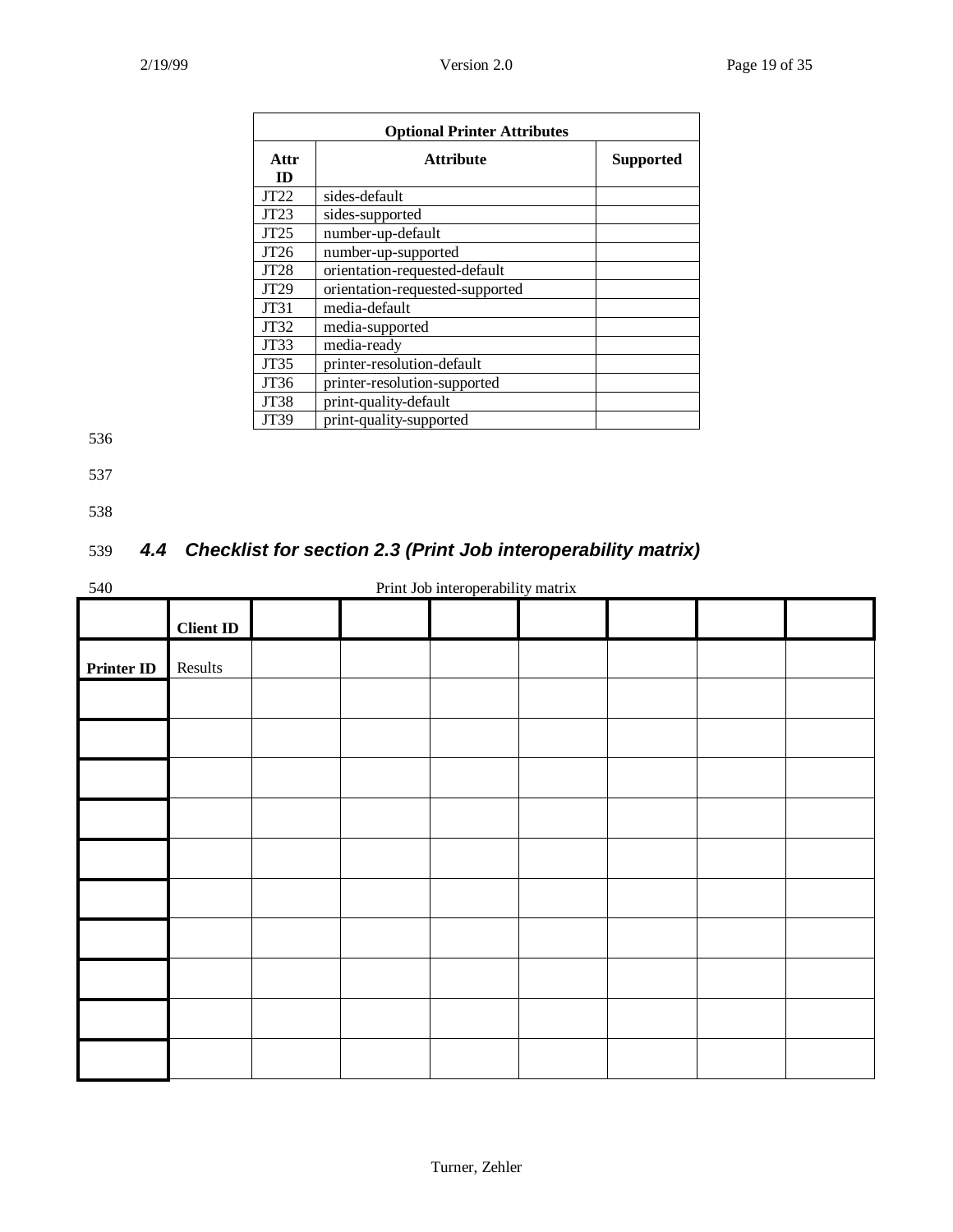| <b>Client ID</b> |  |  |  |  |
|------------------|--|--|--|--|
|                  |  |  |  |  |
|                  |  |  |  |  |
|                  |  |  |  |  |

542

## 543 *4.5 Checklist for section 2.4 (Print job validation)*

544 Print job validation **Test # Client/ Test Tool ID Printer ID Status Code Requested Attributes Accepted Attributes Rejected Attributes** A B C  ${\bf D}$ E  $\mathbf F$ G  $\,$  H I J  $\mathbf K$ L M N O

545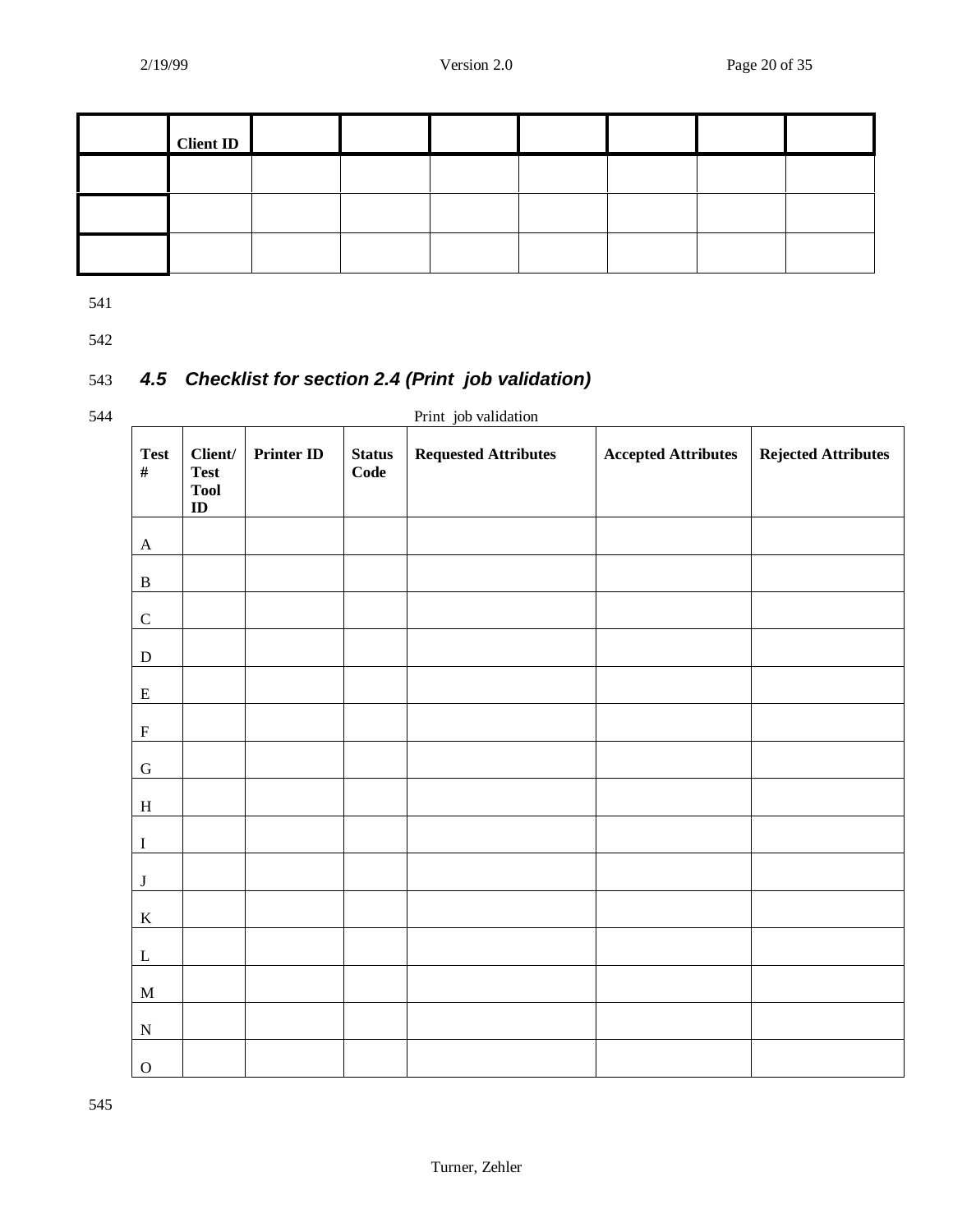## 547 *4.6 Checklist for section 2.5 (Print jobs submission)*

548 Print jobs submission **Test # Description of difference**

549

## 550 *4.7 Checklist for section 2.6 and 2.7 (List all the jobs & List specific job)*

#### 551 List all the jobs and List specific job

| $\frac{1}{2}$                                      |         |  |  |  |
|----------------------------------------------------|---------|--|--|--|
| <b>Operation and description</b>                   | results |  |  |  |
| List-jobs default                                  |         |  |  |  |
| List-jobs requested-attributes $=$ all             |         |  |  |  |
| List-jobs requested-attributes $=$ job-description |         |  |  |  |
| List-jobs requested-attributes $=$ job-template    |         |  |  |  |
| List-jobs attribute in every job                   |         |  |  |  |
| List-jobs attribute not in every job               |         |  |  |  |
| List-jobs which-jobs = completed'                  |         |  |  |  |
| List-jobs which-jobs = not-completed'              |         |  |  |  |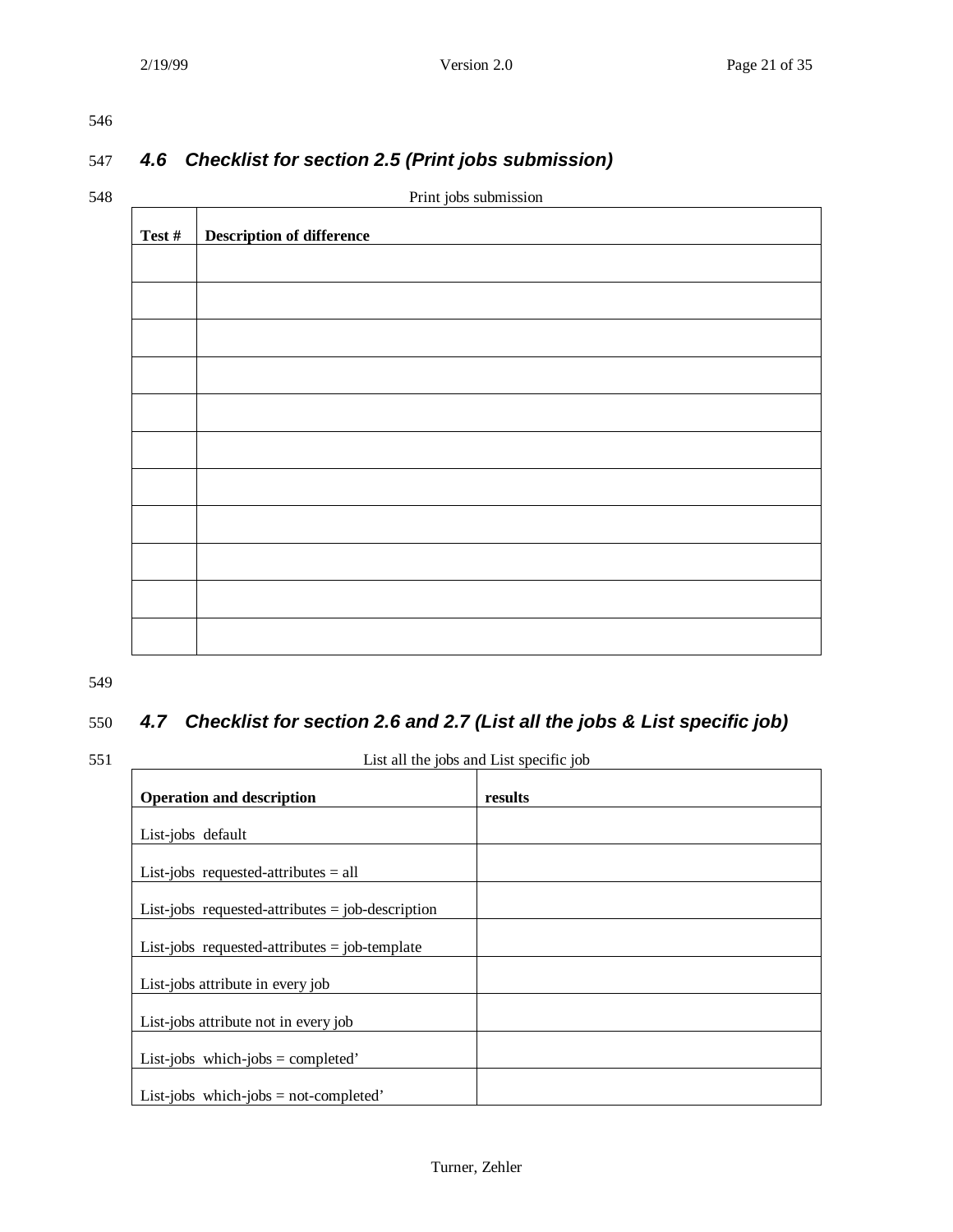| <b>Operation and description</b>                              | results |
|---------------------------------------------------------------|---------|
| List-jobs limit is less than the number of printer jobs       |         |
| List-jobs limit is greater than the number of printer<br>jobs |         |
| List-jobs my-jobs                                             |         |
|                                                               |         |

553

## 554 *4.8 Checklist for section 2.9 (Cancel a job)*

## 555 Cancel a job

|                                           |             |                | ◡                 |
|-------------------------------------------|-------------|----------------|-------------------|
| Scenerio                                  | status code | status-message | Describe behavior |
| Cancel a<br>pending<br>job<br>(owner)     |             |                |                   |
| Cancel a<br>pending<br>job (not<br>owner) |             |                |                   |
| Cancel a<br>completed<br>job              |             |                |                   |
| Cancel a<br>processing<br>job             |             |                |                   |

556

## 557 *4.9 Checklist for section 2.10 (Printer State and Status)*

#### 558 Printer State and Status

| Scenario                              | Printer-state | Printer-state-reasons | Describe behavior |
|---------------------------------------|---------------|-----------------------|-------------------|
| State of the<br>printer<br>before job |               |                       |                   |
| State of the<br>printer               |               |                       |                   |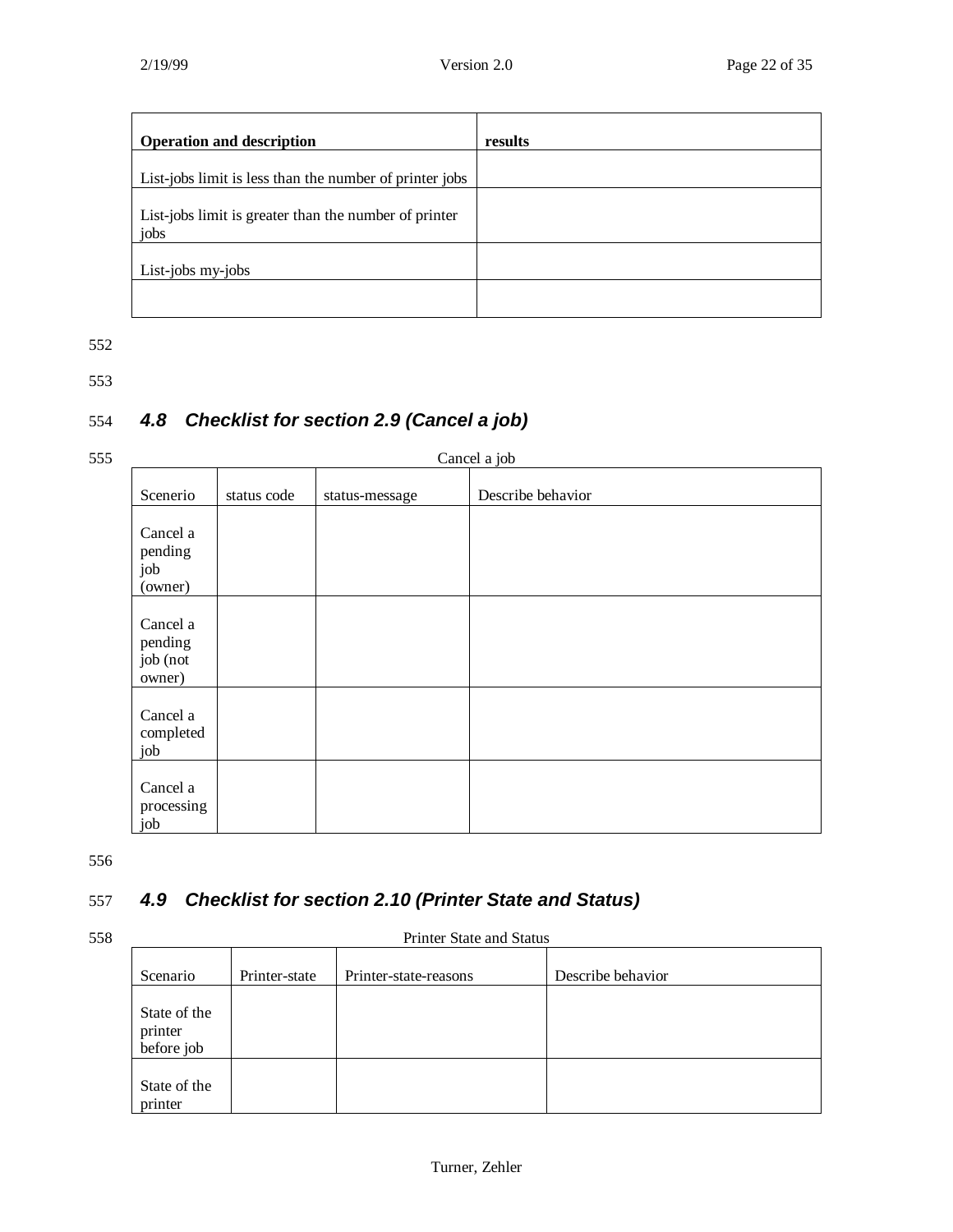| during job                           |  |  |
|--------------------------------------|--|--|
| State of the<br>printer after<br>job |  |  |
| Out of paper                         |  |  |
| Cover open                           |  |  |
| Tray missing                         |  |  |
| Pausing a<br>printer                 |  |  |
| Paper jam                            |  |  |

560

## 561 *4.10 Checklist for section 2.11 (Operation status code sampling)*

#### 562 Operation status code sampling

| status code                                                             | status-message | Operation | Description of conditions/behavior |
|-------------------------------------------------------------------------|----------------|-----------|------------------------------------|
| successful-ok<br>(0x0000)                                               |                |           |                                    |
| successful-ok-<br>ignored-or-<br>substituted-<br>attributes<br>(0x0001) |                |           |                                    |
| client-error-bad-<br>request<br>(0x0400)                                |                |           |                                    |
| client-error-not-<br>found $(0x0406)$                                   |                |           |                                    |
| client-error-<br>request-value-<br>too-long<br>(0x0409)                 |                |           |                                    |
| client-error-<br>document-<br>format-not-<br>supported<br>(0x040A)      |                |           |                                    |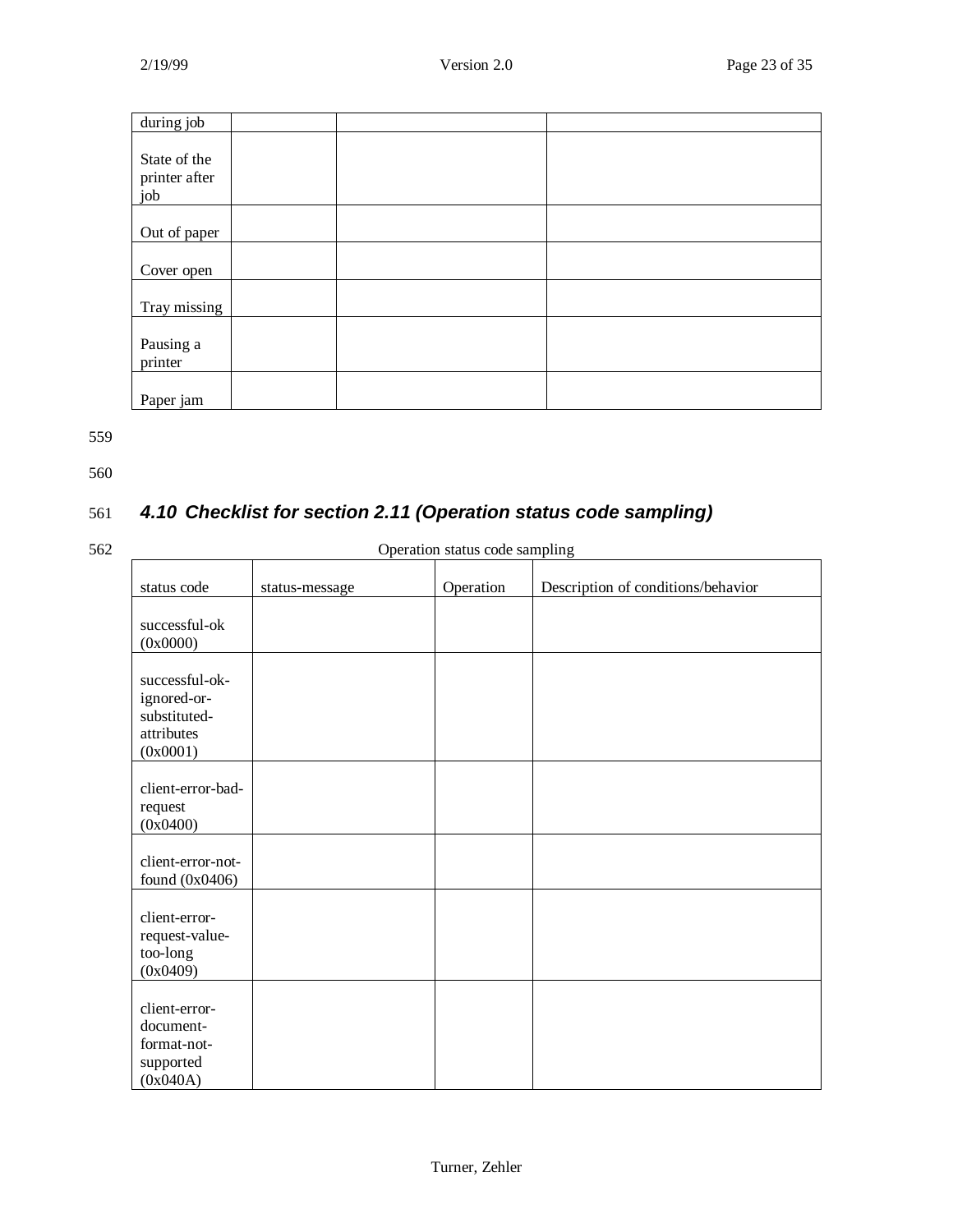| status code                                                             | status-message | Operation | Description of conditions/behavior |
|-------------------------------------------------------------------------|----------------|-----------|------------------------------------|
| client-error-<br>attributes-or-<br>values-not-<br>supported<br>(0x040B) |                |           |                                    |
| client-error-<br>charset-not-<br>supported<br>(0x040D)                  |                |           |                                    |
| server-error-<br>operation-not-<br>supported<br>(0x0501)                |                |           |                                    |
| server-error-<br>version-not-<br>supported<br>(0x0503)                  |                |           |                                    |

## 563 *4.11 Checklist for section 2.12 (Printer Contention)*

| ٠ |
|---|
|   |

| <b>Printer Contention</b> |                                           |  |  |  |
|---------------------------|-------------------------------------------|--|--|--|
| status code               | Description of behavior<br>status-message |  |  |  |
|                           |                                           |  |  |  |
|                           |                                           |  |  |  |
|                           |                                           |  |  |  |
|                           |                                           |  |  |  |
|                           |                                           |  |  |  |
|                           |                                           |  |  |  |

#### 565

## 566 *4.12 Checklist for section 2.13 (Large Jobs)*

| 567 | Large Jobs                                               |  |  |  |  |
|-----|----------------------------------------------------------|--|--|--|--|
|     | Description of behavior<br>status code<br>status-message |  |  |  |  |
|     |                                                          |  |  |  |  |
|     |                                                          |  |  |  |  |
|     |                                                          |  |  |  |  |
|     |                                                          |  |  |  |  |
|     |                                                          |  |  |  |  |
|     |                                                          |  |  |  |  |

## 568 *4.13 Checklist for section 3.1 (Security)*

569

| $Security =$ |                     |  |
|--------------|---------------------|--|
| IDs          | Client ID           |  |
|              |                     |  |
| Printer ID   | Operation & Results |  |
|              |                     |  |
|              |                     |  |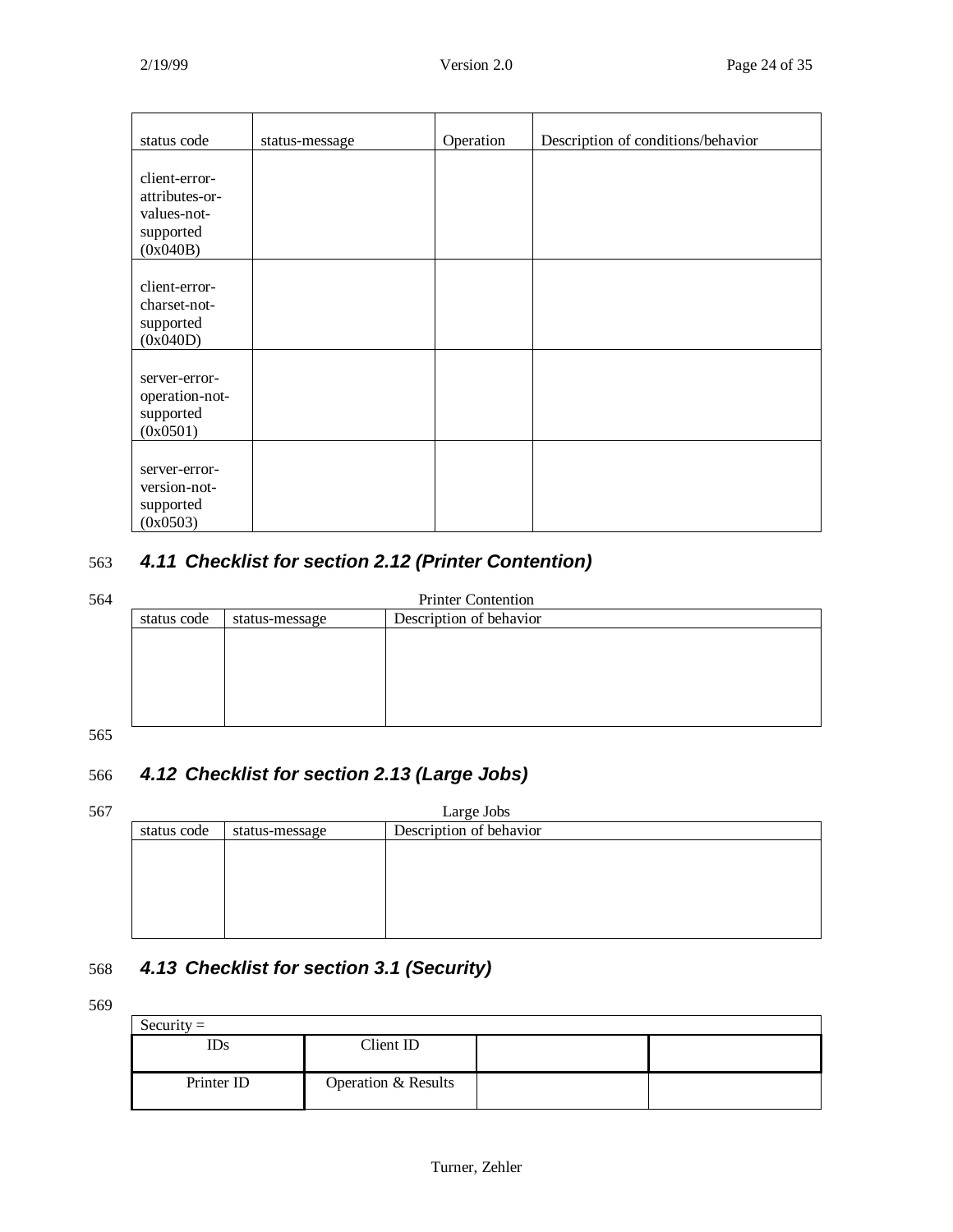## 570 *4.14 Checklist for section 3.2 (Get-printer-attribute/Document-format Test)*

571 Get-printer-attribute/Document-format Test

| 1 <sup>st</sup> | 2nd document-format | our printer authorite Document format Test<br>Description difference |
|-----------------|---------------------|----------------------------------------------------------------------|
| document-       |                     |                                                                      |
| format          |                     |                                                                      |
|                 |                     |                                                                      |
|                 |                     |                                                                      |
|                 |                     |                                                                      |
|                 |                     |                                                                      |
|                 |                     |                                                                      |
|                 |                     |                                                                      |
|                 |                     |                                                                      |
|                 |                     |                                                                      |
|                 |                     |                                                                      |
|                 |                     |                                                                      |
|                 |                     |                                                                      |
|                 |                     |                                                                      |
|                 |                     |                                                                      |
|                 |                     |                                                                      |
|                 |                     |                                                                      |
|                 |                     |                                                                      |
|                 |                     |                                                                      |

## 572 *4.15 Checklist for section 3.3 (Chunking Request/Response Test)*

573 Chunking Request/Response Test

|                              | Component<br>IDs |  |  |  |
|------------------------------|------------------|--|--|--|
| Chunking<br>Component<br>IDs | results          |  |  |  |
|                              |                  |  |  |  |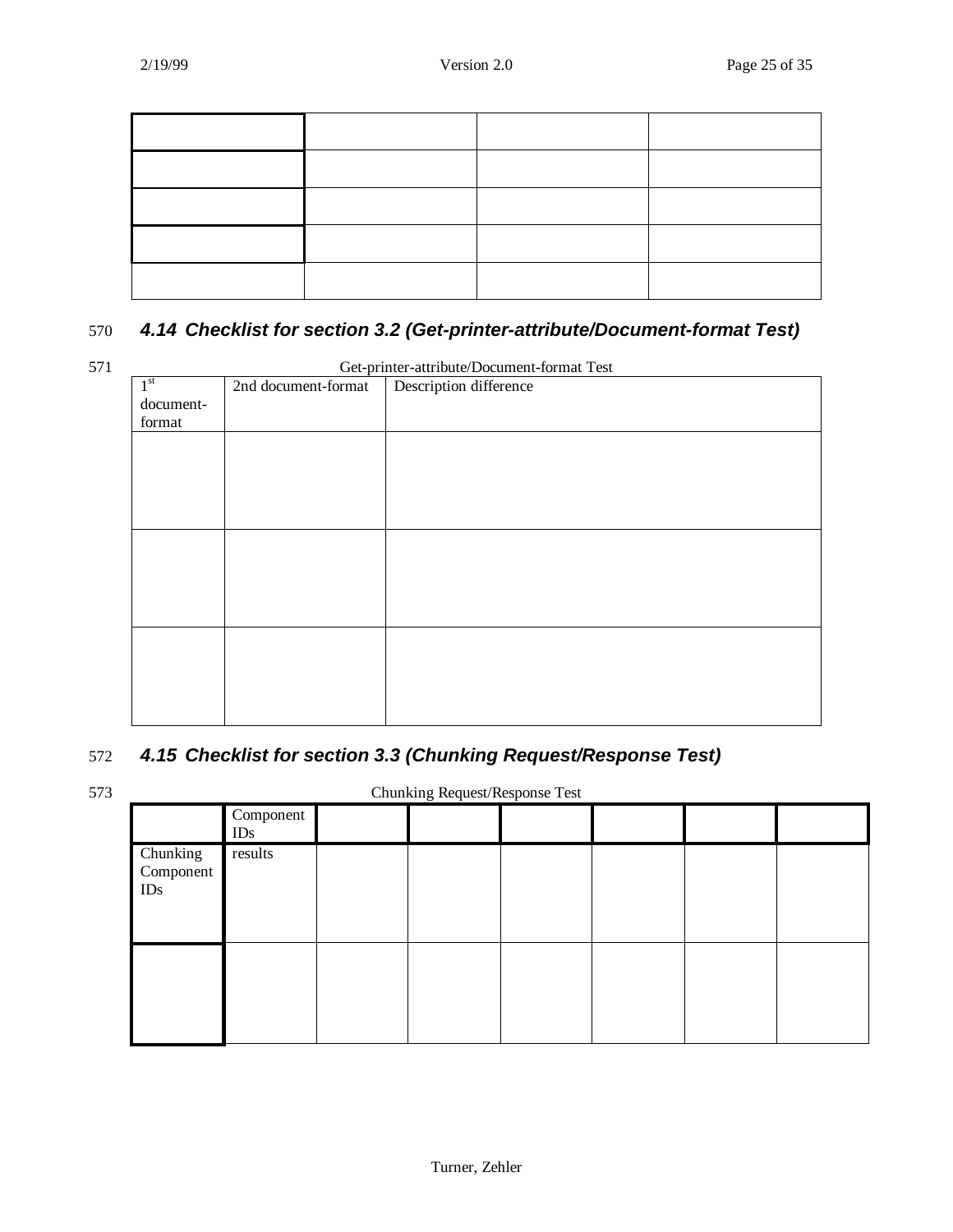| Component<br><b>IDs</b> |  |  |  |
|-------------------------|--|--|--|
|                         |  |  |  |
|                         |  |  |  |

## 574 *4.16 Checklist for section 3.4 (HTTP version compatibility Test)*

| 575 | HTTP version compatibility Test |                   |                  |  |  |  |
|-----|---------------------------------|-------------------|------------------|--|--|--|
|     | Client ID &                     | Printer ID & HTTP | Describe results |  |  |  |
|     | <b>HTTP</b>                     | Version           |                  |  |  |  |
|     | Version                         |                   |                  |  |  |  |
|     |                                 |                   |                  |  |  |  |
|     |                                 |                   |                  |  |  |  |
|     |                                 |                   |                  |  |  |  |
|     |                                 |                   |                  |  |  |  |
|     |                                 |                   |                  |  |  |  |
|     |                                 |                   |                  |  |  |  |
|     |                                 |                   |                  |  |  |  |
|     |                                 |                   |                  |  |  |  |
|     |                                 |                   |                  |  |  |  |
|     |                                 |                   |                  |  |  |  |
|     |                                 |                   |                  |  |  |  |
|     |                                 |                   |                  |  |  |  |
|     |                                 |                   |                  |  |  |  |
|     |                                 |                   |                  |  |  |  |
|     |                                 |                   |                  |  |  |  |
|     |                                 |                   |                  |  |  |  |

576

## 577 *4.17 Checklist for section 3.8 (Create-Job and Send-Document)*

578 Create-Job and Send-Document

|                   | <b>Client ID</b> |  |  |  |  |
|-------------------|------------------|--|--|--|--|
| <b>Printer ID</b> | Results          |  |  |  |  |
|                   |                  |  |  |  |  |
|                   |                  |  |  |  |  |
|                   |                  |  |  |  |  |
|                   |                  |  |  |  |  |
|                   |                  |  |  |  |  |
|                   |                  |  |  |  |  |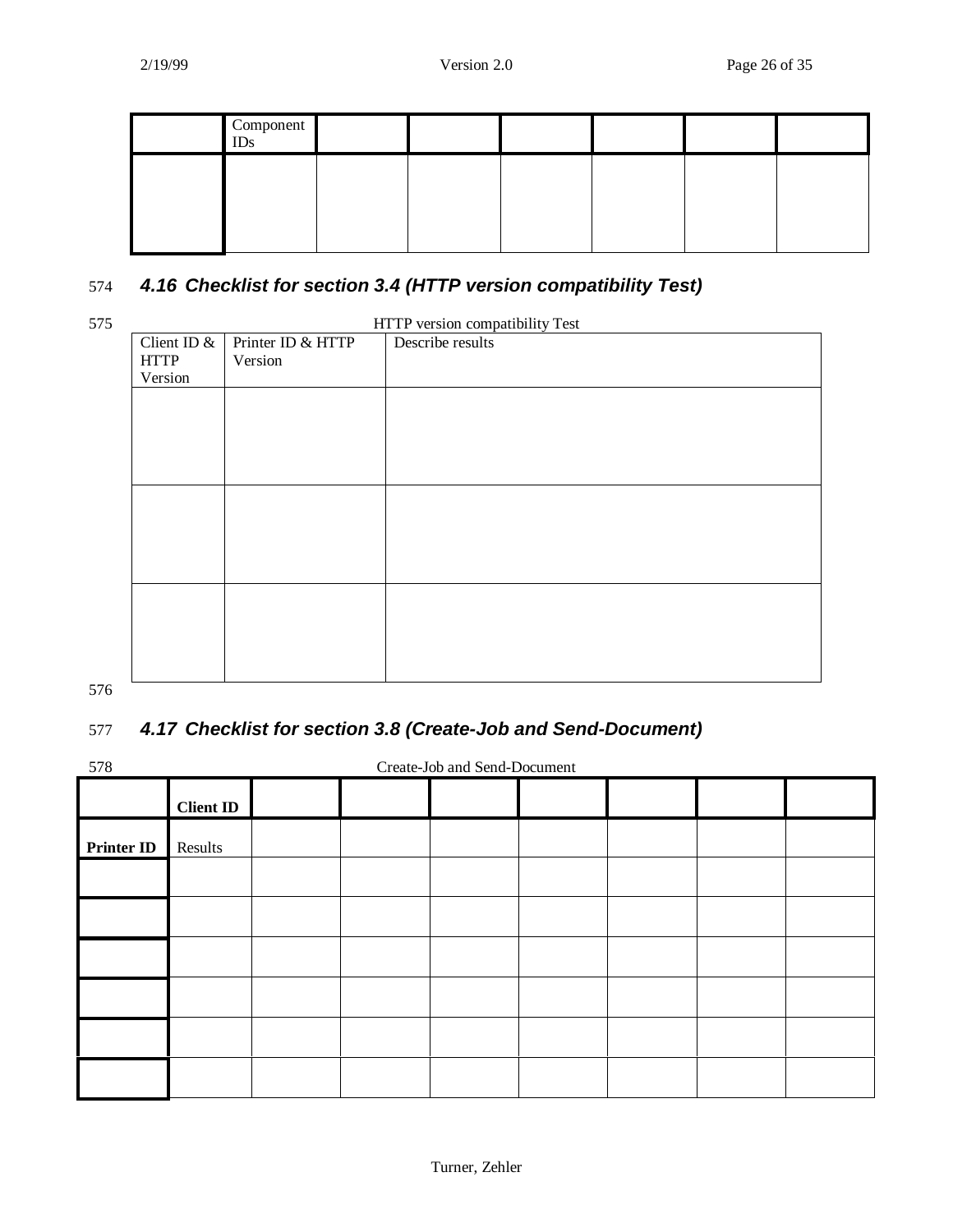| <b>Client ID</b> |  |  |  |  |
|------------------|--|--|--|--|
|                  |  |  |  |  |
|                  |  |  |  |  |
|                  |  |  |  |  |
|                  |  |  |  |  |
|                  |  |  |  |  |
|                  |  |  |  |  |
|                  |  |  |  |  |

580

## 581 *4.18 Checklist for section 3.9 (Print-Uri and Create-Job /Send-Uri)*

582 Print-Uri and Create-Job /Send-Uri

|            | <b>Client ID</b> |  |  |  |  |
|------------|------------------|--|--|--|--|
| Printer ID | Results<br>П     |  |  |  |  |
|            |                  |  |  |  |  |
|            |                  |  |  |  |  |
|            |                  |  |  |  |  |
|            |                  |  |  |  |  |
|            |                  |  |  |  |  |
|            |                  |  |  |  |  |
|            |                  |  |  |  |  |
|            |                  |  |  |  |  |
|            |                  |  |  |  |  |
|            |                  |  |  |  |  |
|            |                  |  |  |  |  |
|            |                  |  |  |  |  |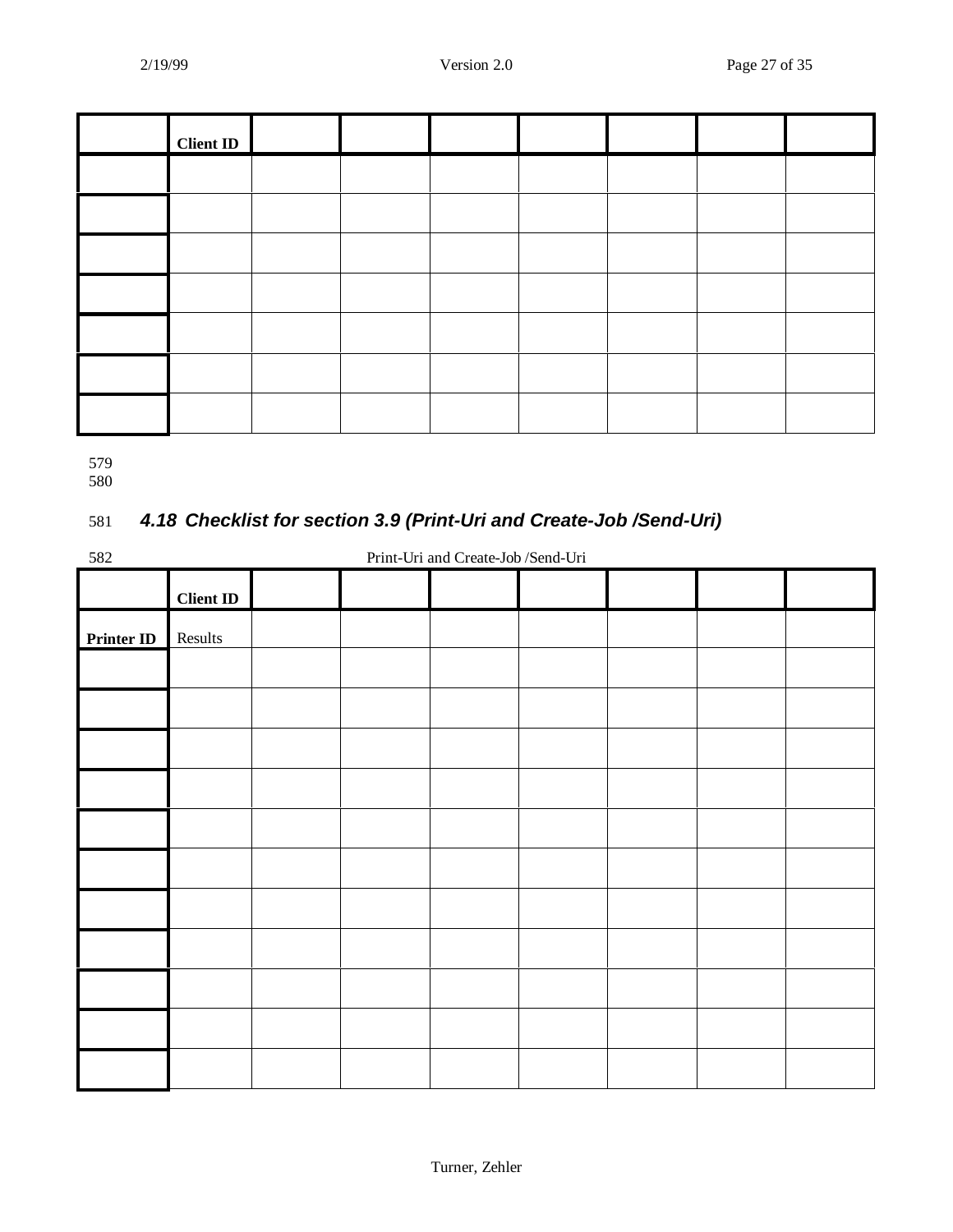| <b>Client ID</b> |  |  |  |  |
|------------------|--|--|--|--|
|                  |  |  |  |  |
|                  |  |  |  |  |

## 585 *4.19 Checklist for section 3.10 (IPP URL Scheme)*

| 586               | IPP URL Scheme   |  |  |  |  |  |  |
|-------------------|------------------|--|--|--|--|--|--|
|                   | <b>Client ID</b> |  |  |  |  |  |  |
| <b>Printer ID</b> | Results          |  |  |  |  |  |  |
|                   |                  |  |  |  |  |  |  |
|                   |                  |  |  |  |  |  |  |
|                   |                  |  |  |  |  |  |  |
|                   |                  |  |  |  |  |  |  |
|                   |                  |  |  |  |  |  |  |
|                   |                  |  |  |  |  |  |  |
|                   |                  |  |  |  |  |  |  |
|                   |                  |  |  |  |  |  |  |
|                   |                  |  |  |  |  |  |  |
|                   |                  |  |  |  |  |  |  |
|                   |                  |  |  |  |  |  |  |
|                   |                  |  |  |  |  |  |  |
|                   |                  |  |  |  |  |  |  |

587 588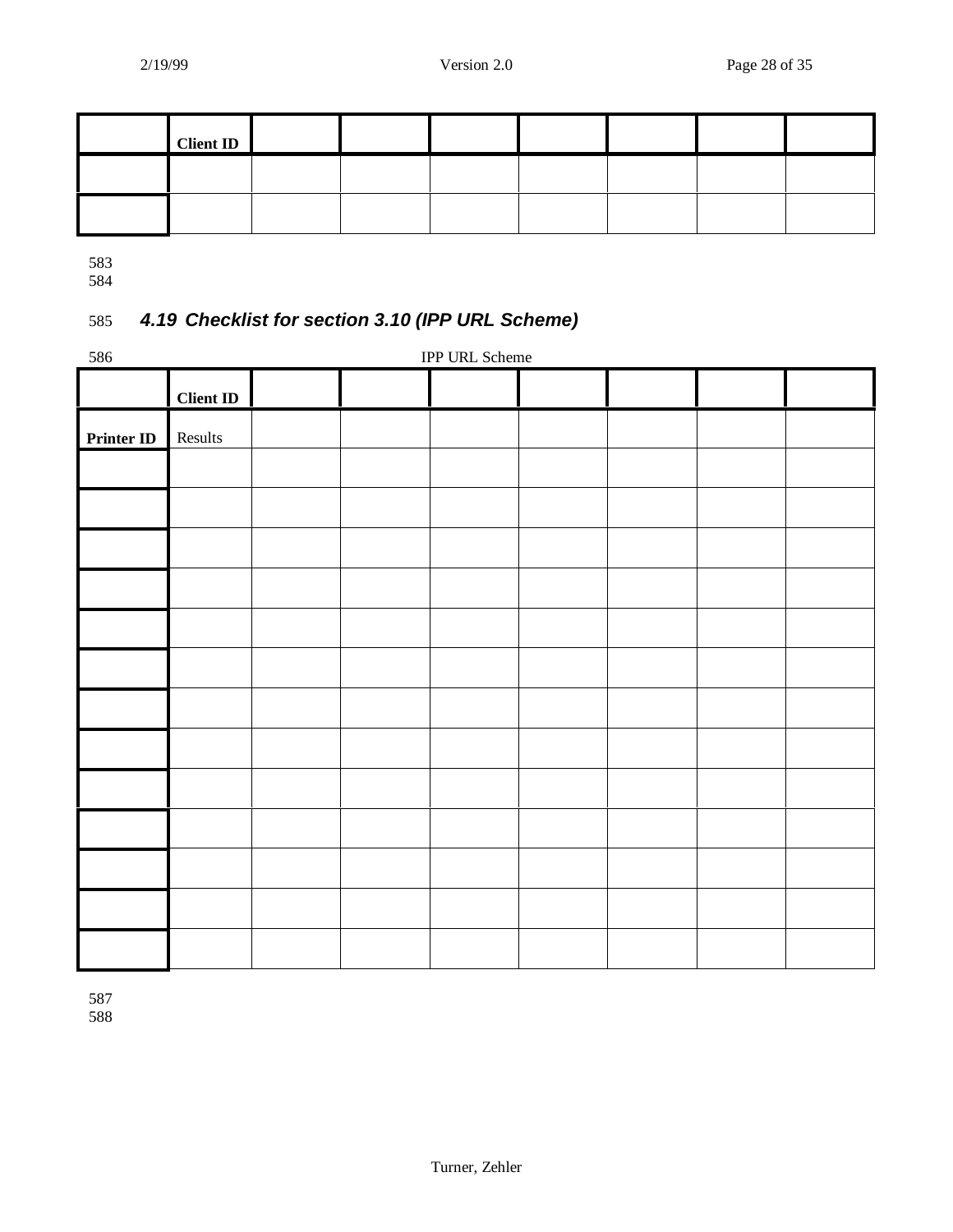## 589 **5 Summary Checklists**

590 The purpose of the set of tables in this section is to assign a shorthand ID to all operations, attributes and syntaxes. These tables may also be used during and after the test to document the IPP Model coverage. syntaxes . These tables may also be used during and after the test to document the IPP Model coverage.

## 592 *5.1 Operation Coverage*

593

| ID               | Operation              | <b>Mandatory</b> | Tested |
|------------------|------------------------|------------------|--------|
| OC01             | print-job              | Yes              |        |
| OC <sub>04</sub> | validate-job           | Yes              |        |
| OC05             | get-printer-attributes | Yes              |        |
| OC <sub>06</sub> | get-jobs               | Yes              |        |
| OC07             | get-job-attributes     | Yes              |        |
| OC <sub>08</sub> | cancel-job             | Yes              |        |
| OC <sub>09</sub> | print-uri              | No               |        |
| OC10             | create-job             | N <sub>0</sub>   |        |
| OC11             | send-document          | No               |        |
| OC <sub>12</sub> | send-uri               | No               |        |
| OC13             | hold-job               | No               |        |
| OC14             | release-job            | N <sub>0</sub>   |        |
| OC <sub>15</sub> | pause-printer          | No               |        |
| OC16             | resume-printer         | N <sub>0</sub>   |        |
| <b>OC17</b>      | purge-printer          | N <sub>0</sub>   |        |
| OC <sub>18</sub> | restart-job            | No               |        |

594

## 595 *5.2 Operational Attributes Coverage*

596

|             | <b>Operational Attribute Coverage</b> |                            |                                                             |                  |               |  |  |  |
|-------------|---------------------------------------|----------------------------|-------------------------------------------------------------|------------------|---------------|--|--|--|
| ID          | <b>Operational Attribute</b>          | Group                      | <b>Comment</b>                                              | <b>Mandatory</b> | <b>Tested</b> |  |  |  |
| OA01        |                                       | job-attribute              | Tested by<br>get-jobs                                       | Yes              |               |  |  |  |
| <b>OA02</b> |                                       | printer-attribute          | Tested by<br>get-printer-<br>attributes                     | Yes              |               |  |  |  |
| OAO3        |                                       | unsupported-<br>attributes | Tested by<br>print-job<br>with<br>unsupported<br>attributes | Yes              |               |  |  |  |
| <b>OA04</b> |                                       | operational-<br>attribute  | See OA08 to<br><b>OAZZ</b>                                  |                  |               |  |  |  |
| OA05        | version-number                        | preamble                   | Test with<br>any<br>operation                               | Yes              |               |  |  |  |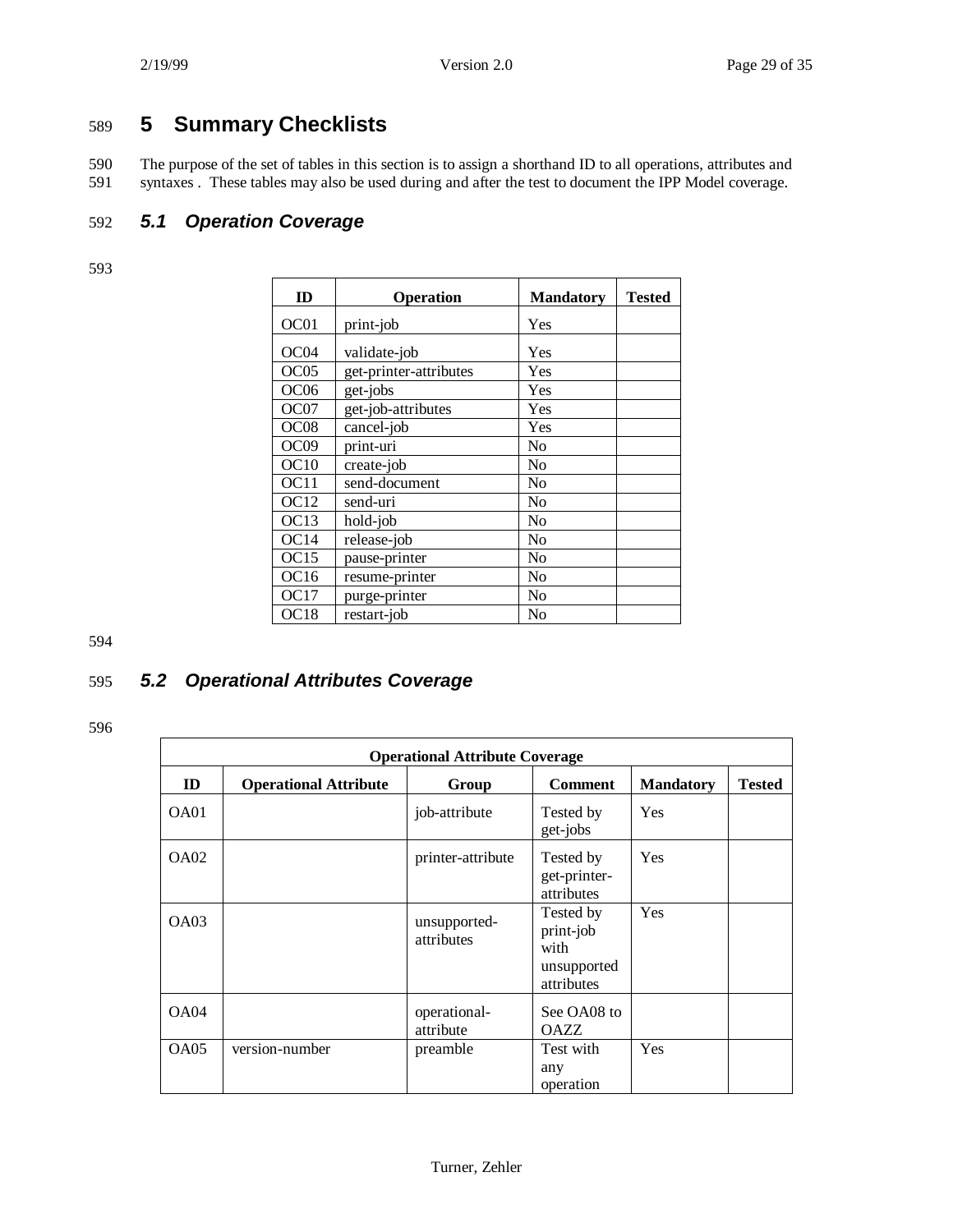| <b>Operational Attribute Coverage</b> |                                 |                           |                                                         |                  |               |  |  |  |
|---------------------------------------|---------------------------------|---------------------------|---------------------------------------------------------|------------------|---------------|--|--|--|
| ID                                    | <b>Operational Attribute</b>    | Group                     | <b>Comment</b>                                          | <b>Mandatory</b> | <b>Tested</b> |  |  |  |
| <b>OA06</b>                           | operation-id                    | preamble                  | See section<br>5.1                                      | Yes              |               |  |  |  |
| OA07                                  | request-id                      | preamble                  | Test with<br>any<br>operation                           | Yes              |               |  |  |  |
| <b>OA08</b>                           | attributes-charset              | operational-<br>attribute | Must<br>support utf-8                                   | Yes              |               |  |  |  |
| <b>OA09</b>                           | attributes-natural-<br>language | operational-<br>attribute | Test imposes<br>en-us<br>requirement                    | Yes              |               |  |  |  |
| <b>OA10</b>                           | printer-uri                     | operational-<br>attribute | This or<br>OA11 must<br>be $3^{\text{rd}}$<br>attribute | Conditional      |               |  |  |  |
| OA11                                  | job-uri                         | operational-<br>attribute | This or<br>OA10 must<br>be $3rd$<br>attribute           | Conditional      |               |  |  |  |
| <b>OA12</b>                           | job-id                          | operational-<br>attribute | This must be<br>$4th$ attribute                         | Conditional      |               |  |  |  |
| <b>OA13</b>                           | job-name                        | operational-<br>attribute | Only for<br>print $\&$<br>validate<br>operations        | Optional         |               |  |  |  |
| <b>OA14</b>                           | requesting-user-name            | operational-<br>attribute |                                                         | Optional         |               |  |  |  |
| <b>OA15</b>                           | document-uri                    | operational-<br>attribute | Only for<br>print-uri                                   | Conditional      |               |  |  |  |
| <b>OA16</b>                           | last-document                   | operational-<br>attribute | Only for<br>send-uri and<br>send-<br>document           | Conditional      |               |  |  |  |
| <b>OA17</b>                           | status code                     | preamble                  | Test with<br>any response                               | Yes              |               |  |  |  |
| <b>OA18</b>                           | status-message                  | operational-<br>attribute | Test with<br>any response                               | Optional         |               |  |  |  |
| <b>OA19</b>                           | compression                     | operational-<br>attribute | Only for<br>print $\&$<br>validate<br>operations        | Optional         |               |  |  |  |
| <b>OA20</b>                           | document-natural-<br>language   | operational-<br>attribute | Only for<br>print $\&$<br>validate<br>operations        | Optional         |               |  |  |  |
| <b>OA21</b>                           | ipp-attribute-fidelity          | operational-<br>attribute | Only for<br>print &<br>validate<br>operations           | Optional         |               |  |  |  |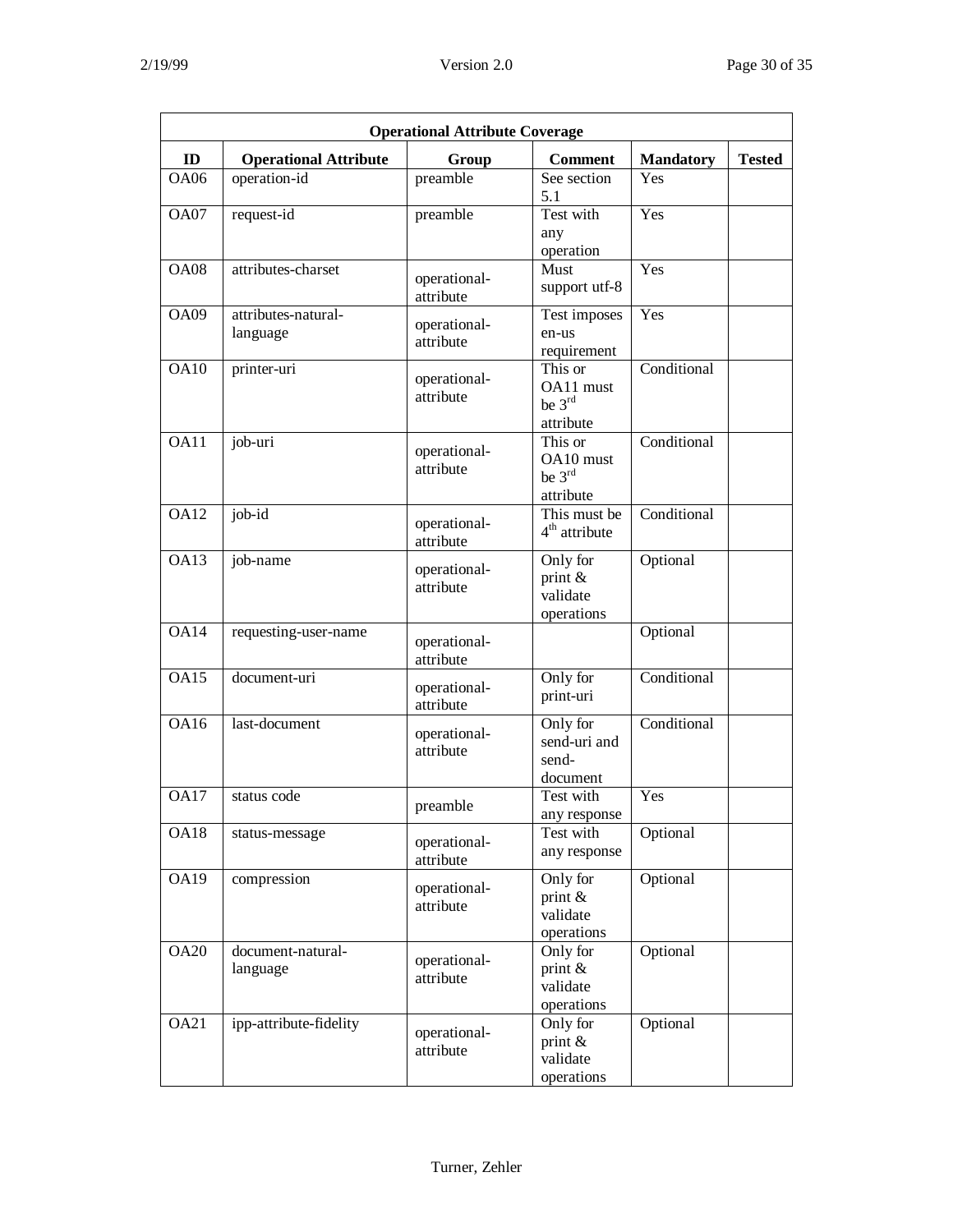| <b>Operational Attribute Coverage</b> |                              |                           |                                                  |                  |               |  |  |  |  |
|---------------------------------------|------------------------------|---------------------------|--------------------------------------------------|------------------|---------------|--|--|--|--|
| ID                                    | <b>Operational Attribute</b> | Group                     | <b>Comment</b>                                   | <b>Mandatory</b> | <b>Tested</b> |  |  |  |  |
| <b>OA22</b>                           | job-impressions              | operational-<br>attribute | Only for<br>print $\&$<br>validate<br>operations | Optional         |               |  |  |  |  |
| OA23                                  | job-k-octets                 | operational-<br>attribute | Only for<br>print $\&$<br>validate<br>operations | Optional         |               |  |  |  |  |
| <b>OA24</b>                           | job-media-sheets             | operational-<br>attribute | Only for<br>print $\&$<br>validate<br>operations | Optional         |               |  |  |  |  |
| OA25                                  | limit                        | operational-<br>attribute | Only for get-<br>jobs<br>operations              | Optional         |               |  |  |  |  |
| OA26                                  | message                      | operational-<br>attribute | Only for<br>cancel<br>operations                 | Optional         |               |  |  |  |  |
| OA27                                  | my-jobs                      | operational-<br>attribute | Only for get-<br>jobs<br>operations              | Optional         |               |  |  |  |  |
| <b>OA28</b>                           | requested-attributes         | operational-<br>attribute | Only for get-<br>* operations                    | Optional         |               |  |  |  |  |
| $\overline{OA29}$                     | Document-format              | operational-<br>attribute | Only for<br>print<br>operations                  | Optional         |               |  |  |  |  |
| <b>OA30</b>                           | which-jobs                   | operational-<br>attribute | Only for get-<br>jobs<br>operations              | Optional         |               |  |  |  |  |

## 597 *5.3 Attribute Coverage*

## 598 5.3.1 Printer Description

| <b>Printer Description</b> |                           |                      |                  |               |  |  |  |
|----------------------------|---------------------------|----------------------|------------------|---------------|--|--|--|
| ID                         | <b>Attribute</b>          | <b>Syntax</b>        | <b>Mandatory</b> | <b>Tested</b> |  |  |  |
| PD <sub>01</sub>           | printer-uri-supported     | uri                  | Yes              |               |  |  |  |
| PD <sub>01</sub>           | uri-security-supported    | 1setOf type2 keyword | Yes              |               |  |  |  |
| PD <sub>03</sub>           | printer-name              | name                 | Yes              |               |  |  |  |
| PD <sub>04</sub>           | printer-state             | type1 enum           | Yes              |               |  |  |  |
| PD <sub>05</sub>           | operations-supported      | 1setOf type2 enum    | Yes              |               |  |  |  |
| PD <sub>06</sub>           | charset-configured        | charset              | Yes              |               |  |  |  |
| PD <sub>07</sub>           | charset-supported         | 1setOf charset       | Yes              |               |  |  |  |
| PD <sub>08</sub>           | natural-language-         | naturalLanguage      | Yes              |               |  |  |  |
|                            | configured                |                      |                  |               |  |  |  |
| PD <sub>09</sub>           | generated-natural-        | 1setOf               | Yes              |               |  |  |  |
|                            | language-supported        | naturalLanguage      |                  |               |  |  |  |
| <b>PD10</b>                | printer-is-accepting-jobs | boolean              | Yes              |               |  |  |  |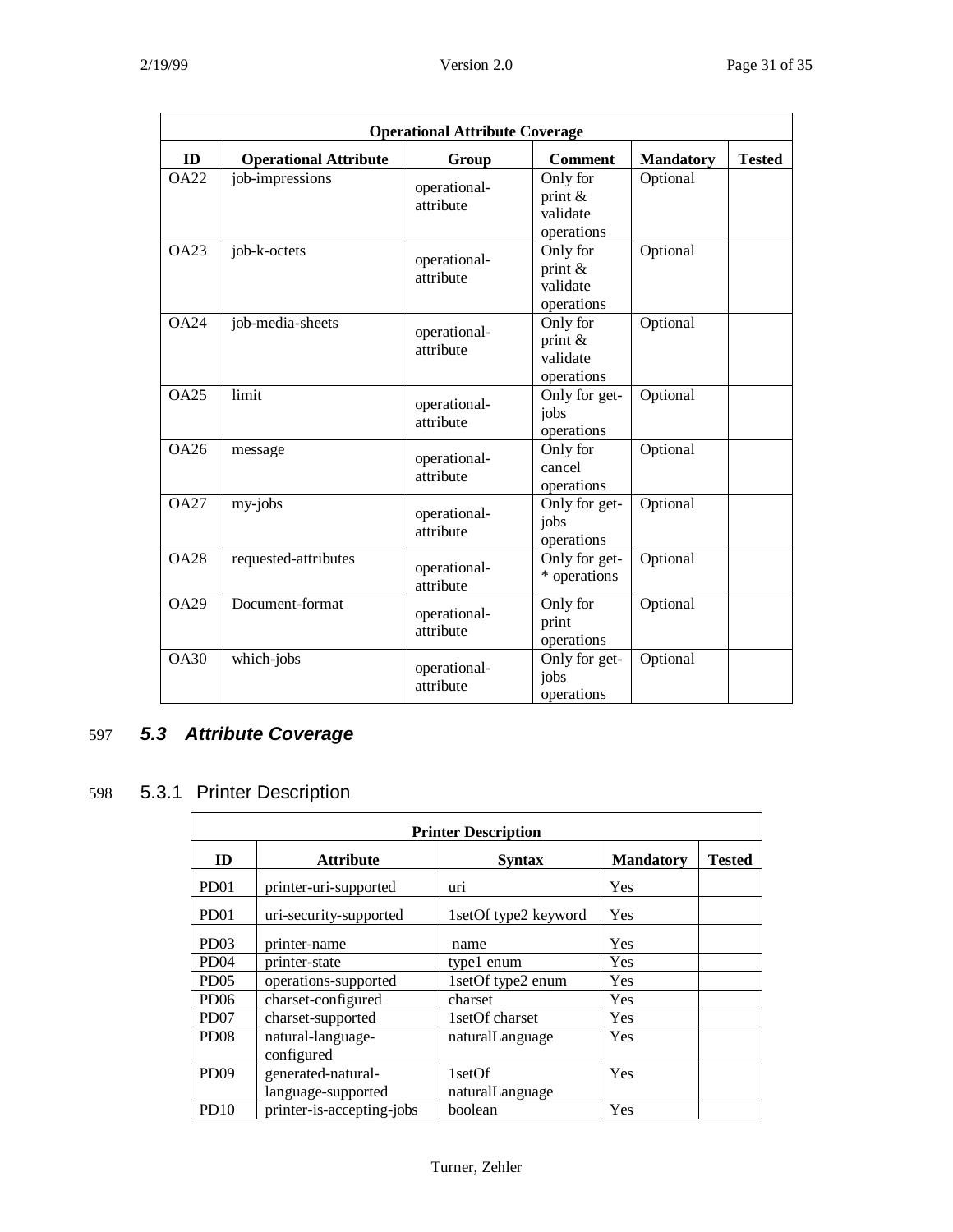|                  | <b>Printer Description</b>          |                      |                  |               |  |  |  |
|------------------|-------------------------------------|----------------------|------------------|---------------|--|--|--|
| ID               | <b>Attribute</b>                    | <b>Syntax</b>        | <b>Mandatory</b> | <b>Tested</b> |  |  |  |
| <b>PD11</b>      | pdl-override-supported              | type2 keyword        | Yes              |               |  |  |  |
| PD <sub>12</sub> | printer-up-time                     | integer              | Yes              |               |  |  |  |
| PD <sub>13</sub> | printer-location                    | text                 | N <sub>o</sub>   |               |  |  |  |
| PD14             | printer-info                        | text                 | $\overline{N}$   |               |  |  |  |
| PD15             | printer-more-info                   | uri                  | N <sub>o</sub>   |               |  |  |  |
| PD16             | printer-driver-installer            | uri                  | N <sub>o</sub>   |               |  |  |  |
| PD17             | printer-make-and-model              | text                 | No               |               |  |  |  |
| <b>PD18</b>      | printer-more-info-<br>manufacturer  | uri                  | N <sub>o</sub>   |               |  |  |  |
| PD19             | printer-state-reasons               | 1setOf type2 keyword | N <sub>o</sub>   |               |  |  |  |
| <b>PD20</b>      | printer-state-message               | text                 | N <sub>o</sub>   |               |  |  |  |
| PD21             | document-format-default             | mimeMediaType        | N <sub>o</sub>   |               |  |  |  |
| PD <sub>22</sub> | document-format-                    | 1setOf               | N <sub>o</sub>   |               |  |  |  |
|                  | supported                           | mimeMediaType        |                  |               |  |  |  |
| PD <sub>23</sub> | queued-job-count                    | integer              | N <sub>o</sub>   |               |  |  |  |
| PD <sub>24</sub> | printer-message-from-<br>operator   | text                 | N <sub>o</sub>   |               |  |  |  |
| <b>PD25</b>      | color-supported                     | boolean              | N <sub>o</sub>   |               |  |  |  |
| PD26             | reference-uri-schemes-<br>supported | 1setOf uriScheme     | N <sub>o</sub>   |               |  |  |  |
| PD27             | printer-current-time                | dateTime             | $\overline{No}$  |               |  |  |  |
| <b>PD28</b>      | multiple-operation-time-<br>out     | integer              | $\overline{No}$  |               |  |  |  |
| <b>PD29</b>      | compression-supported               | 1setOf type3 keyword | N <sub>o</sub>   |               |  |  |  |
| <b>PD30</b>      | job-k-octets-supported              | rangeOfInteger       | N <sub>o</sub>   |               |  |  |  |
| PD31             | job-impressions-supported           | rangeOfInteger       | $\rm No$         |               |  |  |  |
| PD <sub>32</sub> | job-media-sheets-<br>supported      | rangeOfInteger       | N <sub>o</sub>   |               |  |  |  |

## 600 5.3.2 Job Template

| <b>Job Template</b> |                          |                              |                  |               |  |  |  |
|---------------------|--------------------------|------------------------------|------------------|---------------|--|--|--|
| ID                  | <b>Attribute</b>         | <b>Syntax</b>                | <b>Mandatory</b> | <b>Tested</b> |  |  |  |
| JT <sub>01</sub>    | job-priority             | integer                      | N <sub>0</sub>   |               |  |  |  |
| JT <sub>02</sub>    | job-priority-default     | integer                      | N <sub>0</sub>   |               |  |  |  |
| JT <sub>03</sub>    | job-priority-supported   | integer                      | N <sub>0</sub>   |               |  |  |  |
| JT <sub>04</sub>    | iob-hold-until           | type4 keyword   name         | N <sub>0</sub>   |               |  |  |  |
| JT <sub>05</sub>    | iob-hold-until-default   | type4 keyword   name         | N <sub>0</sub>   |               |  |  |  |
| JT <sub>06</sub>    | job-hold-until-supported | 1setOf type4 keyword<br>name | N <sub>0</sub>   |               |  |  |  |
| JT <sub>07</sub>    | job-sheets               | type4 keyword   name         | No               |               |  |  |  |
| JT <sub>08</sub>    | job-sheets-default       | type4 keyword   name         | N <sub>0</sub>   |               |  |  |  |
| JT <sub>09</sub>    | job-sheets-supported     | 1setOf type4 keyword<br>name | N <sub>0</sub>   |               |  |  |  |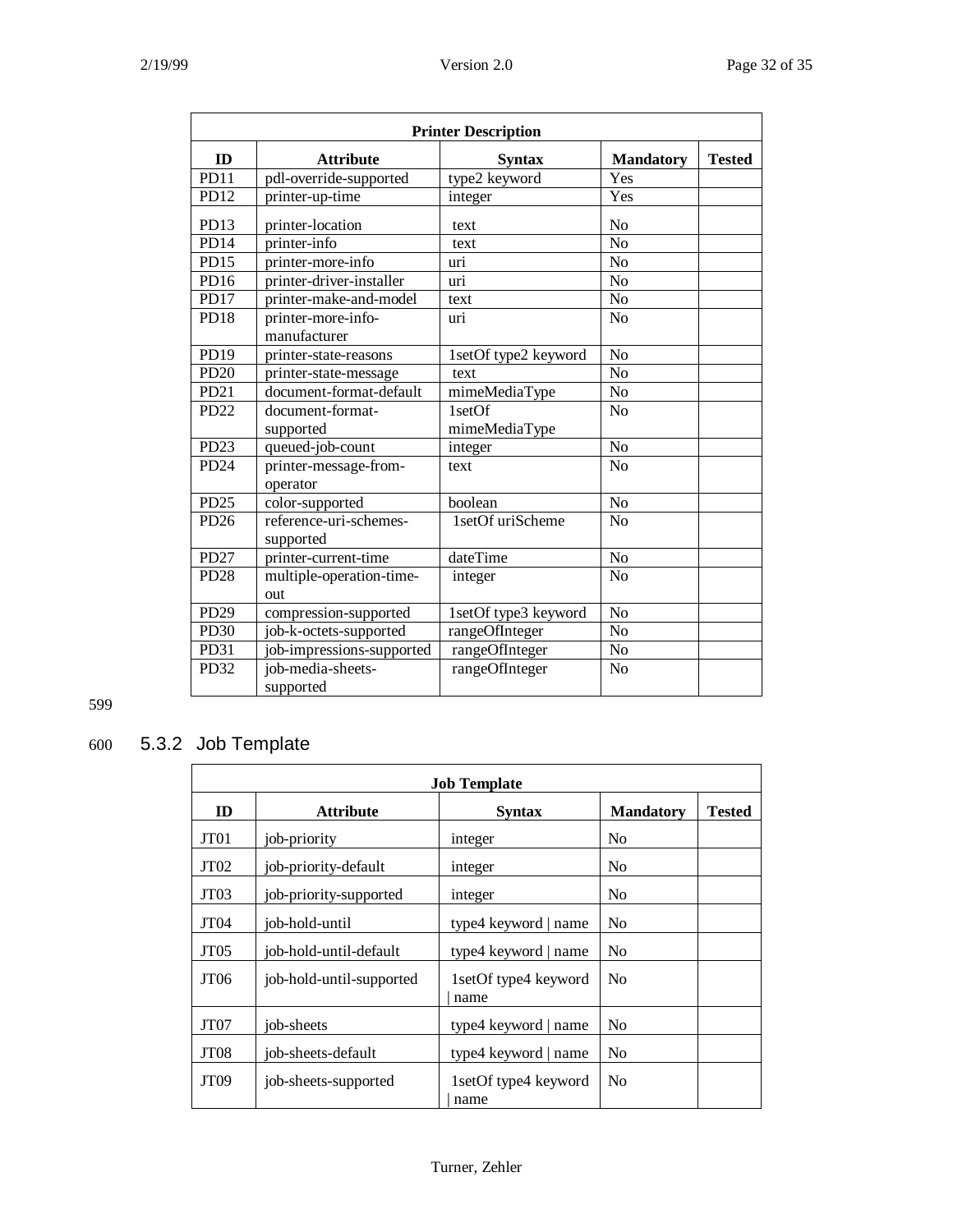| <b>Job Template</b>      |                                          |                                  |                  |               |
|--------------------------|------------------------------------------|----------------------------------|------------------|---------------|
| ID                       | <b>Attribute</b>                         | <b>Syntax</b>                    | <b>Mandatory</b> | <b>Tested</b> |
| JT10                     | multiple-document-<br>handling           | type2 keyword                    | No               |               |
| JT11                     | multiple-document-<br>handling-default   | type2 keyword                    | No               |               |
| JT12                     | multiple-document-<br>handling-supported | 1setOf type2 keyword             | No               |               |
| JT13                     | copies                                   | integer                          | No               |               |
| JT14                     | copies-default                           | integer                          | $\overline{No}$  |               |
| JT15                     | copies-supported                         | integer                          | N <sub>o</sub>   |               |
| JT16                     | finishings                               | 1setOf type2 enum                | N <sub>o</sub>   |               |
| JT17                     | finishings-default                       | 1setOf type2 enum                | N <sub>o</sub>   |               |
| $J\overline{T18}$        | finishings-supported                     | 1setOf type2 enum                | N <sub>o</sub>   |               |
| JT19                     | page-ranges                              | 1setOf rangeOfInteger            | No               |               |
| JT <sub>20</sub>         | page-ranges-supported                    | boolean                          | $\overline{No}$  |               |
| $\overline{JT21}$        | sides                                    | type2 keyword                    | $\overline{No}$  |               |
| $\overline{JT22}$        | sides-default                            | type2 keyword                    | $\overline{No}$  |               |
| $\overline{JT23}$        | sides-supported                          | 1setOf type2 keyword             | N <sub>o</sub>   |               |
| JT24                     | number-up                                | integer                          | No               |               |
| $\overline{\text{JT}}25$ | number-up-default                        | integer                          | No               |               |
| JT <sub>26</sub>         | number-up-supported                      | 1setOf integer<br>rangeOfInteger | $\overline{No}$  |               |
| JT27                     | orientation-requested                    | type2                            | $\overline{No}$  |               |
| JT28                     | orientation-requested-<br>default        | type2                            | N <sub>0</sub>   |               |
| JT <sub>29</sub>         | orientation-requested-<br>supported      | 1setOf type2                     | No               |               |
| JT30                     | media                                    | type4 keyword   name             | No               |               |
| JT31                     | media-default                            | type4 keyword   name             | N <sub>o</sub>   |               |
| JT32                     | media-supported                          | 1setOf type4 keyword<br>name     | N <sub>o</sub>   |               |
| <b>JT33</b>              | media-ready                              | 1setOf type4 keyword<br>name     | $\overline{No}$  |               |
| JT34                     | printer-resolution                       | resolution                       | No               |               |
| JT35                     | printer-resolution-default               | resolution                       | N <sub>o</sub>   |               |
| JT36                     | printer-resolution-                      | 1setOf resolution                | N <sub>o</sub>   |               |
|                          | supported                                |                                  |                  |               |
| JT37                     | print-quality                            | type2 enum                       | N <sub>o</sub>   |               |
| JT38                     | print-quality-default                    | type2 enum                       | No               |               |
| JT39                     | print-quality-supported                  | 1setOf type2 enum                | N <sub>o</sub>   |               |

## 602 5.3.3 Job Description

| <b>Job Description</b> |                           |               |                  |        |
|------------------------|---------------------------|---------------|------------------|--------|
| ID                     | <b>Attribute</b>          | <b>Syntax</b> | <b>Mandatory</b> | Tested |
| J <sub>D01</sub>       | iob-uri                   | uri           | Yes              |        |
| J <sub>D</sub> 02      | iob-id                    | integer       | Yes              |        |
| J <sub>D</sub> 03      | job-printer-uri           | uri           | Yes              |        |
| JD <sub>04</sub>       | job-name                  | name          | Yes              |        |
| J <sub>D05</sub>       | job-originating-user-name | name          | Yes              |        |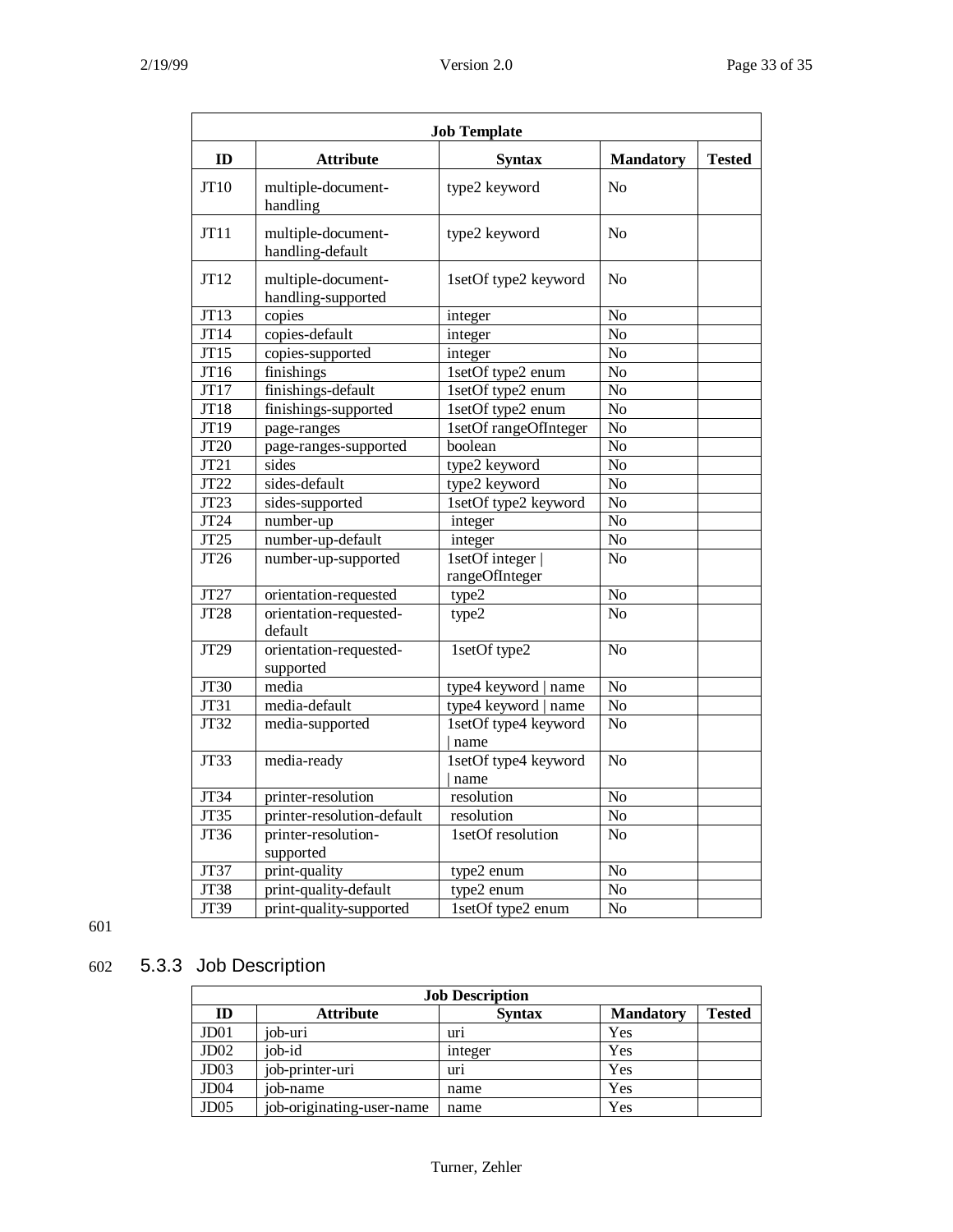| <b>Job Description</b> |                        |                      |                  |               |
|------------------------|------------------------|----------------------|------------------|---------------|
| ID                     | <b>Attribute</b>       | <b>Syntax</b>        | <b>Mandatory</b> | <b>Tested</b> |
| JD <sub>06</sub>       | iob-state              | type1 enum           | Yes              |               |
| JD07                   | attributes-charset     | charset              | Yes              |               |
| J <sub>D</sub> 08      | attributes-natural-    | naturalLanguage      | Yes              |               |
|                        | language               |                      |                  |               |
| JD <sub>09</sub>       | job-more-info          | uri                  | No               |               |
| JD10                   | job-state-reasons      | 1setOf type2 keyword | No               |               |
| JD11                   | job-state-message      | text                 | No               |               |
| JD12                   | number-of-documents    | integer              | No               |               |
| JD13                   | output-device-assigned | name                 | N <sub>o</sub>   |               |
| JD14                   | time-at-creation       | integer              | No               |               |
| JD15                   | time-at-processing     | integer              | N <sub>0</sub>   |               |
| JD16                   | time-at-completed      | integer              | No               |               |
| JD17                   | number-of-intervening- | integer              | No               |               |
|                        | iobs                   |                      |                  |               |
| JD18                   | job-message-from-      | text                 | No               |               |
|                        | operator               |                      |                  |               |
| JD19                   | job-k-octets           | integer              | N <sub>o</sub>   |               |
| JD20                   | job-impressions        | integer              | No               |               |
| JD21                   | job-media-sheets       | integer              | No               |               |
| JD22                   | job-k-octets-processed | integer              | N <sub>o</sub>   |               |
| JD23                   | job-impressions-       | integer              | No               |               |
|                        | completed              |                      |                  |               |
| JD24                   | job-media-sheets-      | integer              | No               |               |
|                        | completed              |                      |                  |               |

## 603 *5.4 Syntax Coverage*

|                  | <b>Syntax Coverage</b> |                                     |                  |               |  |  |
|------------------|------------------------|-------------------------------------|------------------|---------------|--|--|
| ID               | Syntax                 | <b>Attribute</b>                    | <b>Mandatory</b> | <b>Tested</b> |  |  |
| SC <sub>01</sub> | text                   | printer-location                    | No               |               |  |  |
| SC02             | textWithLanguage       |                                     |                  |               |  |  |
| SC <sub>03</sub> | name                   | printer-name                        | Yes              |               |  |  |
| SC <sub>04</sub> | nameWithLanguage       |                                     |                  |               |  |  |
| SC <sub>05</sub> | keyword                | pdl-override-<br>supported          | Yes              |               |  |  |
| SC <sub>06</sub> | enum                   | printer-state                       | Yes              |               |  |  |
| SC <sub>07</sub> | uri                    | printer-uri-supported               | Yes              |               |  |  |
| SC <sub>08</sub> | UriScheme (1 setOf)    | reference-uri-<br>schemes-supported | N <sub>0</sub>   |               |  |  |
| SC <sub>09</sub> | charset                | charset-configured                  | Yes              |               |  |  |
| <b>SC10</b>      | naturalLanguage        | natural-language-<br>configured     | Yes              |               |  |  |
| SC11             | mimeMediaType          | document-format-<br>default         | No               |               |  |  |
| <b>SC12</b>      | octetString            |                                     |                  |               |  |  |
| SC13             | boolean                | printer-is-accepting-<br>iobs       | Yes              |               |  |  |
| SC14             | integer                | printer-up-time                     | Yes              |               |  |  |
| SC15             | rangeOfInteger         | job-k-octets-<br>supported          | N <sub>0</sub>   |               |  |  |
| SC16             | dateTime               | printer-current-time                | N <sub>o</sub>   |               |  |  |
| SC17             | resolution             | printer-resolution                  | No               |               |  |  |